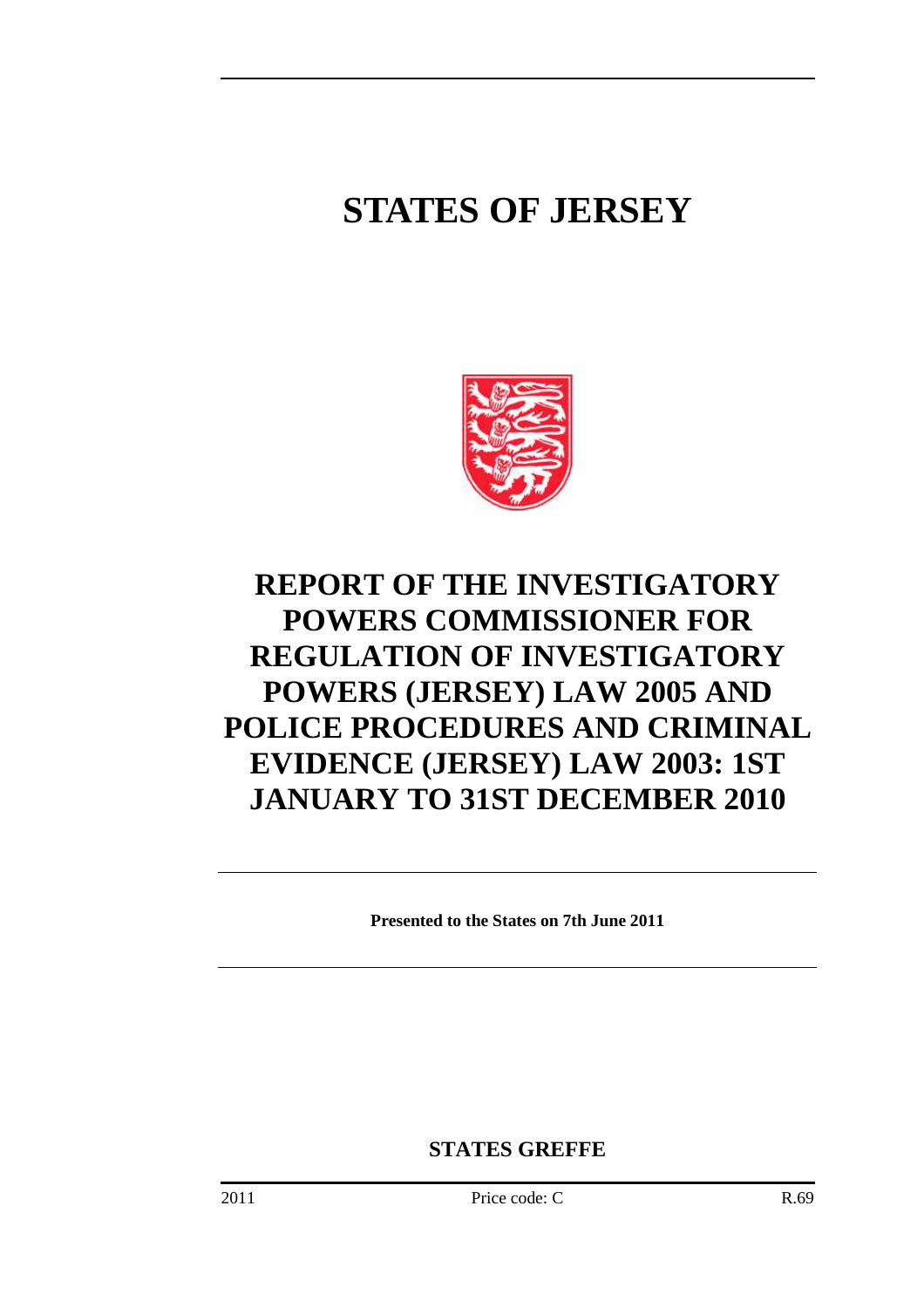#### **FOREWORD**

In accordance with the requirement in Article 44(6) of the Regulation of Investigatory Powers (Jersey) Law 2005 and Article 104(4) of the Police Procedures and Criminal Evidence (Jersey) Law 2003, I am pleased to lay before the States the attached Annual Report of the Commissioner appointed under those Laws.

Article 44(6) of the Regulation of Investigatory Powers (Jersey) Law 2005 requires the report to contain a statement indicating whether any matters have been omitted from it. Article 44(7) allows the Bailiff to exclude any matter from the report laid before the States if it appears to him, after consultation with the Commissioner, that the publication of any matter in an annual report would be contrary to the public interest or prejudicial to national security, the prevention or detection of serious crime, the economic well-being of Jersey; or the continued discharge of the functions of any public authority whose activities include activities that are subject to review by the Commissioner. I am able to inform members that, after consultation with the Commissioner, I have omitted the confidential Annex referred to in Section E of the report.

Article 104(4) of the Police Procedures and Criminal Evidence (Jersey) Law 2003 contains a similar provision, requiring the report laid before the States to contain a statement indicating whether any matters have been omitted from it. Article 104(5) allows the Bailiff to exclude any matter from the report laid before the States if it appears to him, after consultation with the Commissioner, that the publication of any matter in an annual report would be prejudicial to the security of the British Islands or to the detection of crime. I am able to inform members that, after consultation with the Commissioner, I have omitted the confidential index annex referred to in the report.

# **BAILIFF OF JERSEY**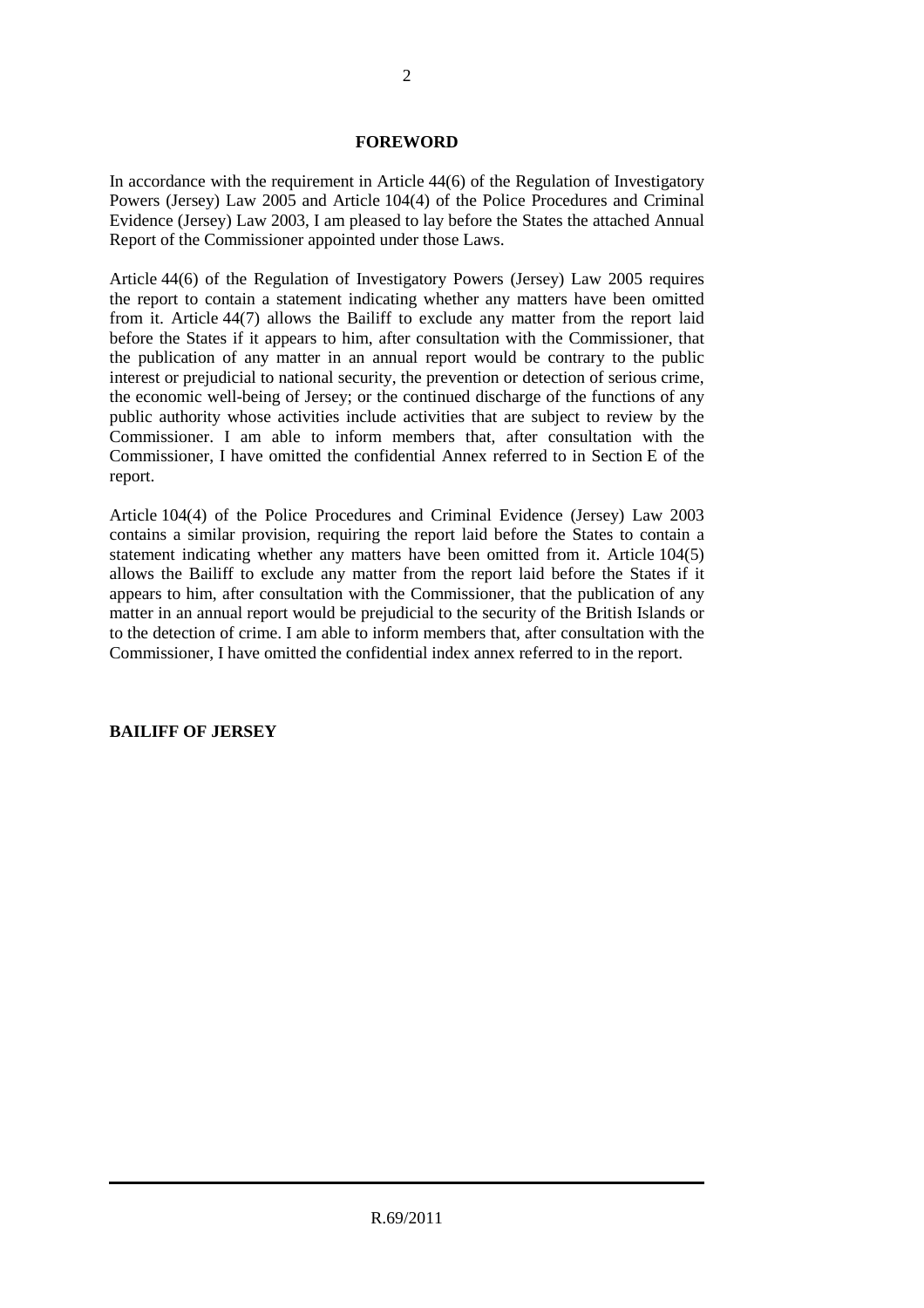#### **REPORT**

# **A. THE 2005 LAW**

The Regulation of Investigatory Powers (Jersey) Law 2005 (the "2005 Law") makes provision for a comprehensive statutory framework for the use of investigatory powers by public authorities in the Bailiwick. These powers include the interception of communications (formerly regulated by the Interception of Communications (Jersey) Law 1993 (the "1993 Law")), the acquisition and disclosure of communications data, direct and intrusive surveillance and the use of covert human intelligence sources. The power to interfere with property is not within the scope of the 2005 Law, but derives from Part 11 of the Police Procedures and Criminal Evidence (Jersey) Law 2003 (the "2003 Law").

The 2005 Law also provides for the regulation of persons and authorities lawfully entitled to use the techniques described, what use can be made of the material acquired and mechanisms for an oversight of those powers. It establishes safeguards for the investigation of criminal offences and is intended to comply with the European Convention for the Protection of Human Rights and Fundamental Freedoms.

The 2005 Law consists of 4 main Parts (one of which is divided into 2 Chapters), an additional Part and 4 Schedules. The Law is also supplemented by the Regulation of Investigatory Powers (Codes of Practice) (Jersey) Order 2006 (the "Codes").

# **Part 1**

Article 2 defines "interception" in relation to communications, identifies the territorial extent of the 2005 Law and requires that the conduct constituting the interception must take place in Jersey.

Article 3 defines "traffic data": the term has a particular relevance to Part 2, Chapter 2, which is concerned with the obtaining and disclosure of communications data. Article 3(1) defines traffic data as including subscriber information, routing information, data entered in order to effect the re-routing of a telephone call and data which indicates the nature of the communication to which the traffic data relates.

# **Part 2, Chapter 1**

Part 2 of the 2005 Law concerns communications and Chapter 1 is limited to interception. Article 5 creates 2 offences and regulates requests by a person in Jersey to an authority in another country or territory for the interception of a communication.

Article 5(1) makes it an offence, intentionally and without lawful authority, to intercept a communication sent through a public postal service or communicated on a public telecommunications system. This offence replaces that which was enacted by Article 2 of the 1993 Law.

Article 5(2) creates a similar offence in relation to a private telecommunications system otherwise than in circumstances defined in Article 5(3). Article 6 makes provision for a civil right of action for the sender or the recipient of a communication if transmitted by means of a private telecommunications system which is intercepted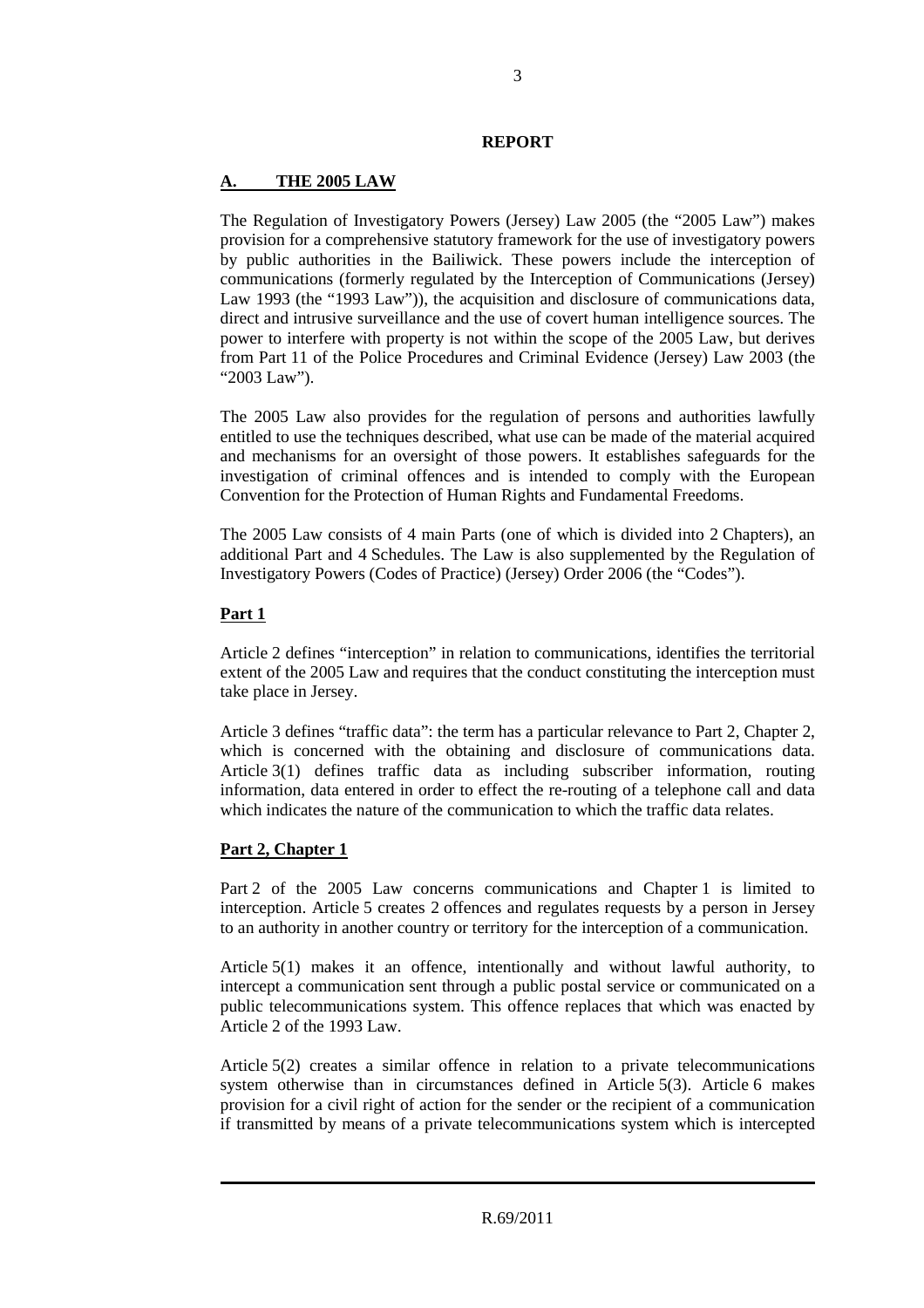without lawful authority and without the express or implied consent of a person having control of the system.

Article 5 also provides for penalty on conviction for these offences and prohibits the institution of proceedings otherwise than by, or with the consent of, the Attorney General. The Article also requires the Attorney General to ensure that when a person in Jersey makes a request for assistance to another country or territory, pursuant to an international mutual assistance agreement, the request has lawful authority.

Article 7 summarizes the circumstances in which the interception may be made lawfully and Article 8 describes circumstances in which a communication may be intercepted without the need for an interception warrant. These circumstances include where both sender and recipient have, or are believed to have, consented to the interception (Article  $8(1)$ ), where the sender or the recipient has consented to the interception and the interception has been authorized under Part 3 of the 2005 Law (Article  $8(2)$ ), where the interception is carried out by the person providing the postal or telecommunications service and takes place for purposes connected with the provision or operation of the service or for the enforcement of legislation relating to the service (Article  $8(3)$ ), and where communication is intercepted whilst being transmitted by wireless telegraphy and the interception is authorized under the Wireless Telegraphy Act 1949 (Article 8(4)).

Article 9 describes where the power may be exercised without the need for a warrant for interception. These circumstances include, for example, an interception conducted in accordance with the Rules made under the Prison (Jersey) Law 1957.

Article 10 describes the circumstances in which the Attorney General may issue a warrant to authorize either the interception of a communication in Jersey and the disclosure of the intercepted material, or the making of a request to another country or territory for interception under an international mutual assistance agreement. The grounds for issuing a warrant are defined in Article  $10(2)(a)$  and  $(3)$  and include the interests of national security, the purpose of preventing or detecting 'serious crime' (or to assist another country or territory with such prevention or detection), or the purpose of safeguarding the economic well-being of Jersey (but only where the information which is to be obtained relates to the acts or intentions of people outside Jersey); provided always that the conduct authorized by the warrant is proportionate to what is sought to be achieved by that conduct (Article  $10(2)(b)$ ) and provided also that the information sought could not reasonably be obtained by other means (Article 10(4)).

"Serious crime" is defined in Part 1 as conduct which involves the use of violence, results in substantial financial gain or is conduct undertaken by a large number of persons in pursuit of a common purpose, and for which a person who has attained the age of 21 years and has no previous convictions could reasonably be expected to be sentenced to imprisonment for 3 years or more.

Article 11 defines the persons who may apply for an interception warrant. These include the Chief Officer of the States of Jersey Police, the Agent of the Impôts, the Chief Immigration Officer, the Director General of the Security Services, the Chief of the Secret Intelligence Services, the Director of GCHQ, the Chief of Defence Intelligence within the Ministry of Defence, and any person who, for the purpose of an international mutual assistance agreement, is the competent authority of another country or territory.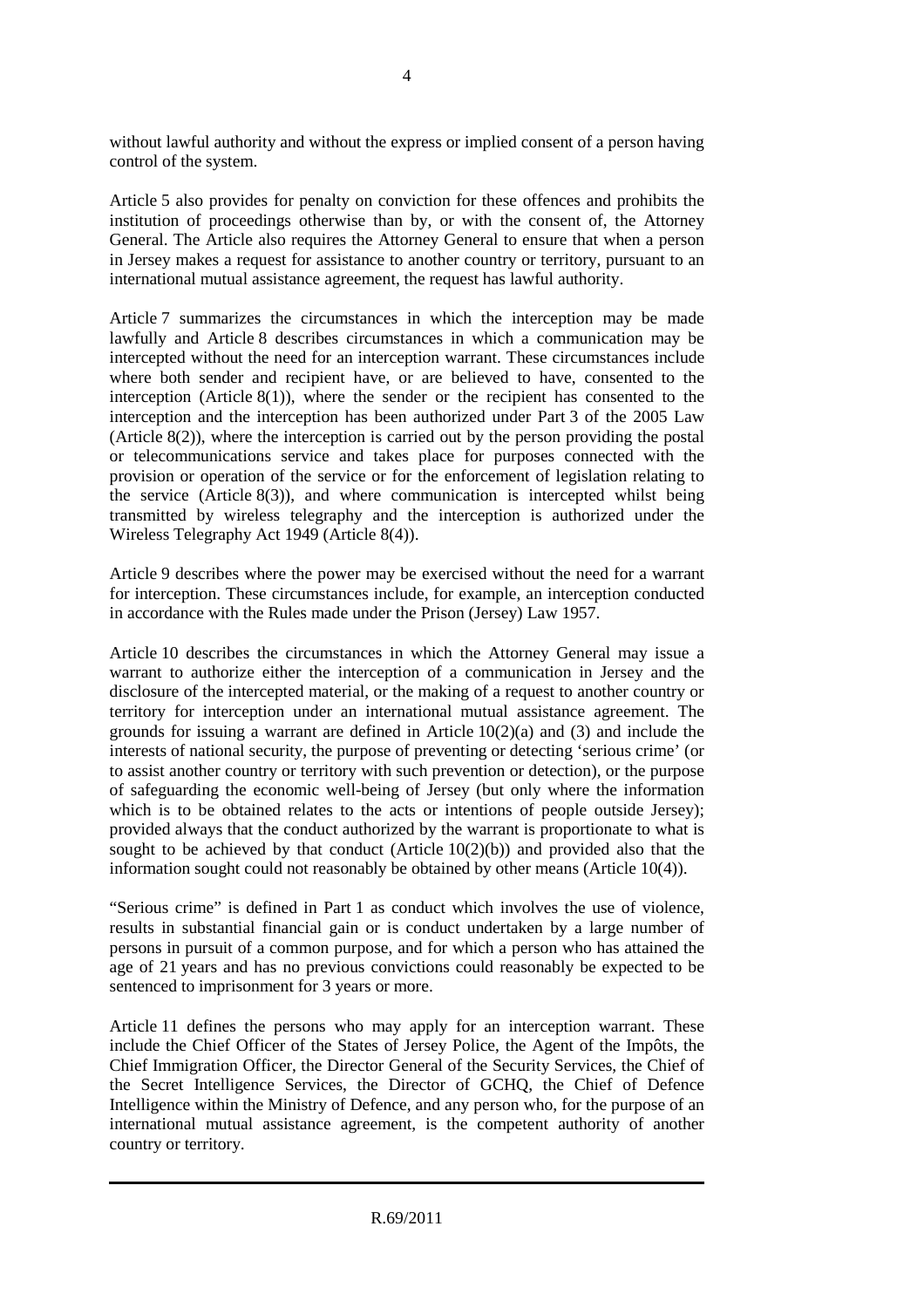Article 12 states the requirements for the contents of an interception warrant. The warrant must relate either to a named person or to a single set of premises (Article 12(1)). The warrant must contain a schedule which lists appropriate identifying features of the communications which are to be intercepted. Article 12 also makes provision for an exception to these requirements if the warrant relates only to the interception of communications sent or received outside Jersey and the Attorney General has given a certificate (an "Article 12(4) certificate") detailing the description of the information to be intercepted and the grounds for the interception. Article 20 imposes additional requirements in the case of a warrant accompanied by an Article 12(4) certificate.

Articles 13 and 14 provide for the duration, renewal and modification of interception warrants and Article 13(2)(b) imposes a duty on the Attorney General to cancel a warrant at any time when the grounds for interception cease to be satisfied.

Article 15 describes how an interception warrant is implemented. The person to whom the warrant is addressed must give effect to it and others may be required to provide assistance. Article 15(7) creates an offence of failing to comply with this duty and provides for punishment on conviction. Article 15(8) permits the Attorney General to take injunctive proceedings to enforce it.

Article 16 empowers the Minister to make Orders requiring providers of public postal services and public telecommunications services to maintain interception capabilities in the light of consultations with, among others, the Technical Advisory Board established by Article 17.

Article 19 requires the Attorney General to make arrangements to ensure that intercepted material is distributed and disclosed to the minimum number of people, to restrict the copying of intercepted material, to ensure its secure storage, and to provide for its destruction once there are no longer grounds for retaining it. Article 19(4) defines the purposes for which intercept material may be retained.

Article 21 restricts the use in civil or criminal proceedings of information which might indicate that an interception warrant has been issued, that a communication has been intercepted (whether pursuant to a warrant for interception or, unlawfully, by a person to whom a warrant may have been issued), or that a person has been required to assist in giving effect to a warrant. This Article replaces Article 10 of the 1993 Law.

In respect of Article 22, and in addition to the statutory requirement that all trials are fair (as emphasized in the Attorney General's explanatory "Guidelines to Crown Advocates and Prosecutors"), the Article creates exceptions to the restrictions contained in Article 21. The exceptions include prosecutions for offences under the 2005 Law (or other enactments regarding interception) and in respect of proceedings before the Investigatory Powers Tribunal established by Article 46. Moreover, at the request of a Crown Advocate, the Bailiff is empowered to order disclosure to himself. Thereafter he may require the prosecution in any case to make an admission of fact or facts which the Bailiff considers it essential to be made in the interests of justice.

Article 23 imposes a duty on persons whose office or employment render them privy to the existence of an interception warrant, or the contents of an intercepted communication, to keep that knowledge secret. Article 23(4) creates an offence for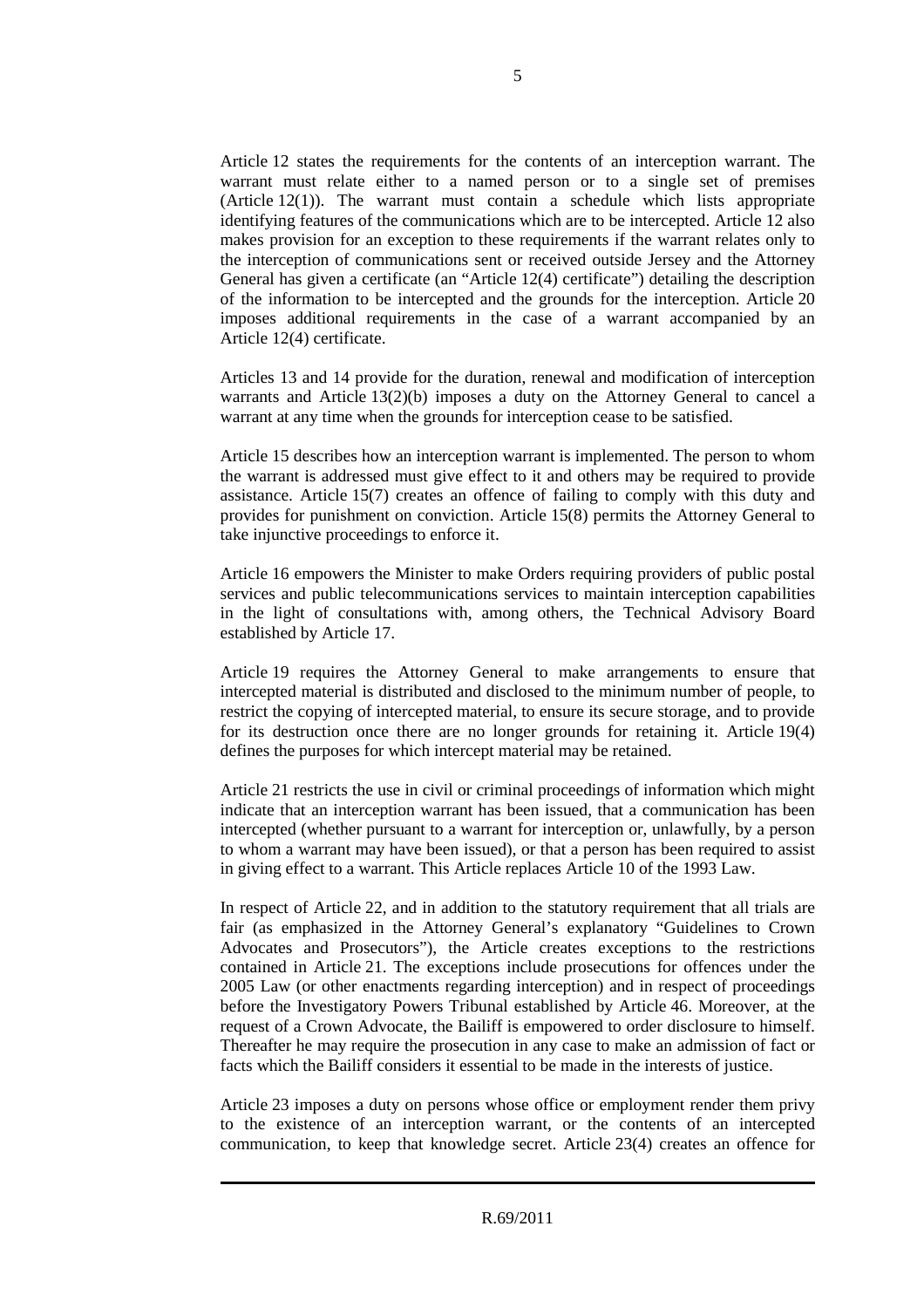breach of this duty, subject to certain defined defences described in Articles 23(5)–(7), and provides for punishment on conviction.

# **Part 2, Chapter 2**

Part 2, Chapter 2 is concerned with the acquisition and disclosure of communications data, which is defined in Article 24. Article 25 permits the obtaining and disclosure of communications data pursuant to an authorization or notice granted or given by a designated person to a relevant public authority. Such designated persons are listed in Schedule 1 of the 2005 Law and include the Chief Officer of the States of Jersey Police, the Agent of the Impôts, the Chief Immigration Officer and the Attorney General.

By Article 8 of the Regulation of Investigatory Powers (Miscellaneous Provisions) (Jersey) Order 2006 ("the 2006 Order"), the first three mentioned may delegate certain powers under certain Articles in respect of this Chapter of Part 2, and in respect of certain Articles under Part 3, to senior officers within their respective agencies.

Article 26 confers the power to grant authorization and to give notices. An authorization allows the relevant public authority to collect and retrieve data. A notice given to a postal or telecommunications operator may require that operator to collect or retrieve the data and to provide it to the public authority which has served the notice (see Schedule 3, paragraph 5.1 of the Codes). Such an authorization or notice may be granted or given where the issuance is necessary and proportionate. According to Article 26 issuance may be necessary in a number of different circumstances which include the interests of national security, the prevention or detection crime or the prevention of disorder, the interests of the economic well-being of Jersey, the interests of public safety, the protection of public health, the assessment or collection of any tax, duty or other charge lawfully payable, the prevention or mitigation of any injury or damage to the health of an individual, or for any other purpose which may be specified in Regulations made by the States. The meaning of proportionality is explored in Schedule 3, paragraph 4.4 of the Codes in the context of Convention rights, and includes questions of collateral intrusion (see Schedule 3, paragraph 5.1 of the Codes).

Article 27 defines the period during which the authorization or notice takes effect and stipulates that the designated person must cancel the notice if it is no longer necessary (as defined in Article 26(4)) or if the conduct required by it has become disproportionate to what is sought to be achieved.

# **Part 3**

Part 3 is concerned with directed and intrusive surveillance and covert human intelligence sources. These are defined in Articles 30–32.

Article 33 renders such surveillance and the use of covert human intelligence sources lawful if authorized under this part of the 2005 Law.

Article 34 empowers certain designated persons, who are listed in Parts 1 and 2 of Schedule 2 (as enacted by Article 36) and who include the Chief Officer of the States of Jersey Police, the Agent of the Impôts, the Chief Immigration Officer and the Attorney General, to authorize directed surveillance in accordance with Article 34.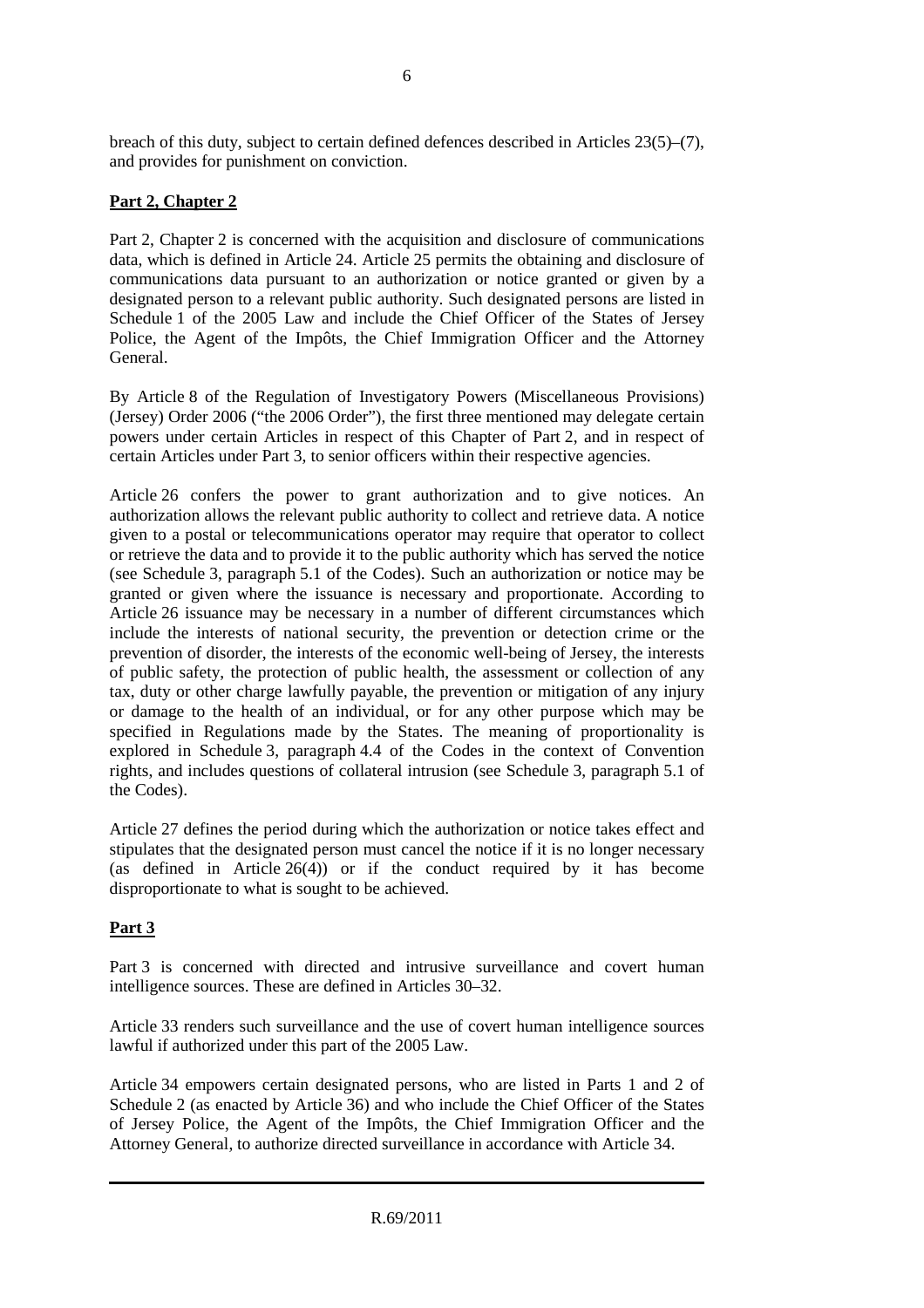Under Article 34(2) a designated person shall not grant such an authorization unless the authorization is necessary and proportionate to what is sought to be achieved by carrying it out. In accordance with Article 34(3) the grounds of necessity include the interests of national security, the prevention or detection of crime or the prevention of disorder, the interests of the economic well-being of Jersey, the interests of public safety, the protection of public health, the assessment or collection of any tax, duty, levy or other imposition, or for any other purpose specified in Regulations made by the States. Considerations of proportionality include, among other matters, considerations of collateral intrusion (see Schedule 4, paragraph 2.6 of the Codes) and, where intrusive surveillance is concerned, whether the information sought could reasonably be obtained by other means (see Schedule 4, paragraph 5.9 of the Codes).

Article 35 (in conjunction with the Codes) empowers a designated person to authorize the use of covert human intelligence sources. The designated persons are those described above in respect of directed surveillance. Similarly, the grounds of authorization for the use of such a source are the same as those which apply in respect of directed surveillance. But there are additional requirements. An officer of the relevant public authority must be deputed to have day to day responsibility for contact with each source and for the welfare of each source (Article  $35(5)(a)$ ), a different officer must be appointed to oversee the use of the source (Article 35(5)(b)), a record must be kept of the use made of the source (Article  $35(5)(c)$  and (d)), and there must be restricted access to details of the identity of the source (Article  $35(5)(e)$ ). In addition certain specific provisions are enforced by the Codes if the source is a person under the age of 18 years.

Article 37 is concerned with intrusive surveillance. The Attorney General may authorize intrusive surveillance but only a limited number of persons may apply to him for an authorization. These include the Chief Officer of the States of Jersey Police, the Agent of the Impôts, the Chief Immigration Officer, a member of the Intelligence Services, an official of the Ministry of Defence or a member of Her Majesty's forces: the last two mentioned are restricted in the circumstances in which they may apply for authorization (Article 37(4)). An authorization can only be given by the Attorney General on specified grounds. These grounds must relate to the interests of national security, the prevention or detection of serious crime, or the interests of the economic well-being of Jersey (Article 37(3)). The surveillance must be proportionate to what is to be achieved by it and the Attorney General must consider whether the information sought could reasonably be obtained by other means (Article 37(5)).

Article 38 includes a provision empowering the Attorney General to combine an authorization issued under Part 3 with an authorization issued under Article 101 of Part 11 of the 2003 Law. The latter Article permits the Attorney General to authorize any act in relation to property or wireless telegraphy as is necessary to prevent or detect serious crime or to safeguard the interests of the security of Jersey, provided that the act being authorized is proportionate to what is sought to be achieved.

Article 40 contains general provisions regarding authorizations under Part 3 of the 2005 Law which include the periods during which authorizations, whether oral or in writing and whether for directed or intrusive surveillance or in respect of a covert human intelligence source, may be granted, including the periods for which they may be renewed. Article 41 contains provisions emphasizing the importance of cancelling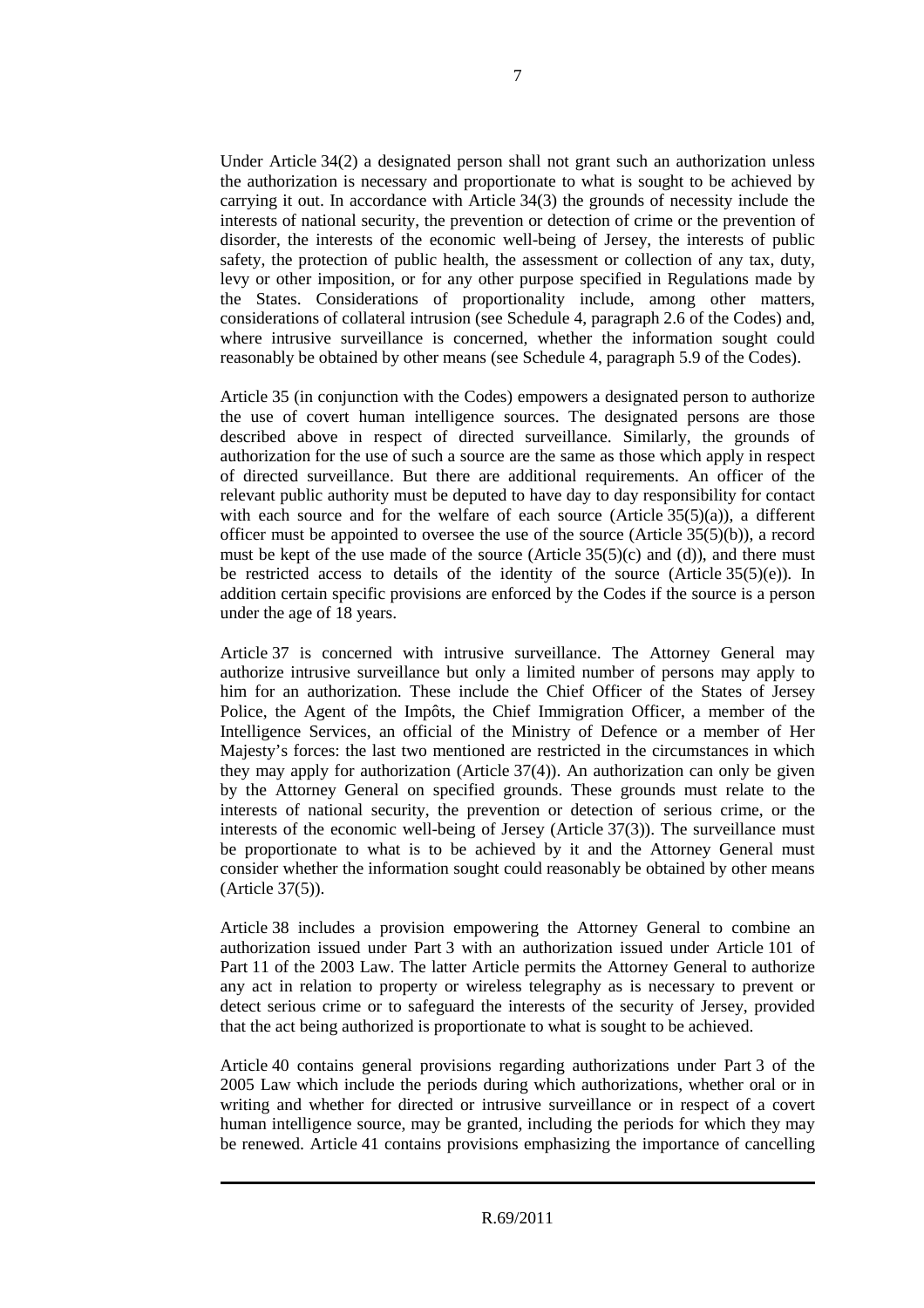an authorization once the grounds for its existence no longer persist and, in any case relating to the use of a covert human intelligence source, if the arrangements required by Article 35 are no longer in place.

# **Part 4**

Part 4 relates to the powers and duties of the Investigatory Powers Commissioner who must be an Ordinary Judge of the Court of Appeal. The Commissioner is enjoined to keep under review the exercise and performance of the powers and duties conferred or imposed on the Attorney General under Articles 5–15 and 19 (interception), under Chapter 2 of Part 2 (communications data) and under Part 3 (surveillance and covert human intelligence sources), and on other persons on whom powers and duties are conferred or imposed under Chapter 2 of Part 2 or under Part 3. The Commissioner is also obliged to give all such assistance, as may be required, to the Tribunal established by Article 46.

Article 44 imposes a duty on a large number of office holders and individuals, listed in Article  $44(1)(a)$ –(n), to disclose or to provide to the Commissioner any document or information which the Commissioner may require to enable him to carry out his functions under the 2005 Law; and Article 39 imposes a specific obligation on the Attorney General to notify the Commissioner at least every 12 months of authorizations for intrusive surveillance which he has granted, renewed or cancelled.

If the Commissioner becomes aware of any contravention of the provisions of the 2005 Law or if he considers that any of the arrangement made under Article 19 are inadequate, he is required to bring the contravention or those inadequacies to the attention of the Bailiff in a Report in respect of his functions which he must make to the Bailiff as soon as possible after the end of each calendar year (Article 44(4)). Such a Report must be laid before the States.

However, if it appears to the Bailiff, after consultation with the Commissioner, that the publication of any matter in such a Report would be contrary to the public interest or prejudicial to national security, the prevention or detection of serious crime, the economic well-being of Jersey or the continued discharge of the functions of any public authority whose activities include activities which are the subject of review by the Commissioner, the Bailiff may exclude that matter from the copy of the Commissioner's Report laid before the States (Article 44(7)).

Article 46 establishes the Investigatory Powers Tribunal. The Tribunal consists of an Ordinary Judge of the Court of Appeal (who is to preside), 3 members appointed by the Superior Number of the Royal Court, and 3 Jurats. Broadly, the Tribunal's jurisdiction is to hear proceedings concerning actions of the intelligence services which are incompatible with the European Convention on Human Rights, proceedings concerning investigatory powers regulated by the 2005 Law or entry on or interference with property or wireless telegraphy conducted by public authorities, complaints by persons who believe that they have been subject to the use of investigatory powers, entry on or interference with property or interference with wireless telegraphy in certain challengeable circumstances, and complaints by persons who believe that they have suffered detriment as a consequence of a breach of the duty to secure a key to protected information.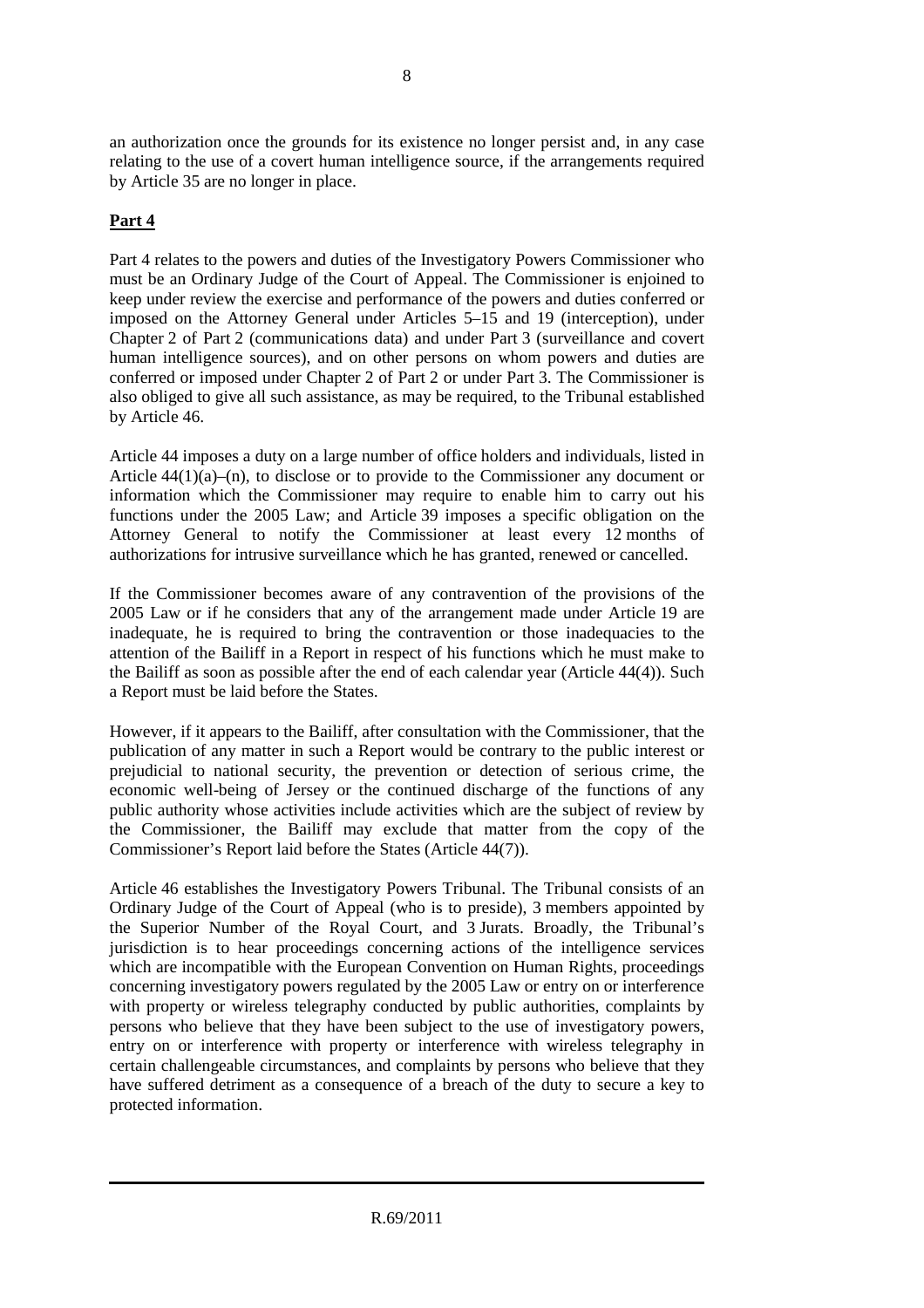Article 48 requires the Tribunal to determine proceedings in which it has jurisdiction and to apply the same principles in doing so as would be applied in judicial review proceedings. In determining any proceedings or complaint the Tribunal may make such order as it thinks fit including an order for compensation.

Subject to any rules made by the Bailiff under Article 50, Article 49 provides that the Tribunal may determine its own procedures. The Tribunal can require the Investigatory Powers Commissioner to provide it with assistance and is required to keep the Commissioner informed of proceedings before it. If the Tribunal makes a determination in favour of a complaint which relates to an act or omission on behalf of the Attorney General or to conduct for which the Attorney General has given any warrant, authorization or permission, the Tribunal must report its finding to the Bailiff. The persons who are under a duty to provide information to the Commissioner under Article 44 are under a like duty to provide information to the Tribunal.

# **B. THE 2003 LAW**

Article 101 provides that the Attorney General may authorize the taking of any action in respect of property or wireless telegraphy if he believes that the action is necessary for preventing or detecting serious crime or is in the interests of the security of Jersey and the action is proportionate to what it seeks to achieve.

The Attorney General is also enjoined to consider whether what it is necessary to achieve by the authorized action could reasonably be achieved by other means (Article 101(3)).

"Serious crime" is defined in Article 101(4) as follows –

- "(4) In this Article "serious crime" means
	- (a) conduct which constitutes one or more offences
		- (i) which involves the use of violence, results in substantial financial gain or is conducted by a large number of persons in pursuit of a common purpose, or
		- (ii) for which a person who has attained the age of 21 and has no previous convictions could reasonably be expected to be sentenced to imprisonment for 3 years or more; or
	- (b) conduct which is, or corresponds to, any conduct which, if it all took place in Jersey, would constitute an offence, or offences, of the kind referred to in sub-paragraph (a)."

Article 102 defines the circumstances in which an authorization may be given orally, and for the form and duration of oral and written authorizations.

Article 103 imposes a duty on the Attorney General to provide a written report every 12 months to the Commissioner in respect of all written or oral authorizations given under Article 101 in the past 12 months.

Article 104 regulates the powers and duties of the Commissioner who shall be one of the Ordinary Judge of the Court of Appeal, who shall keep under review the powers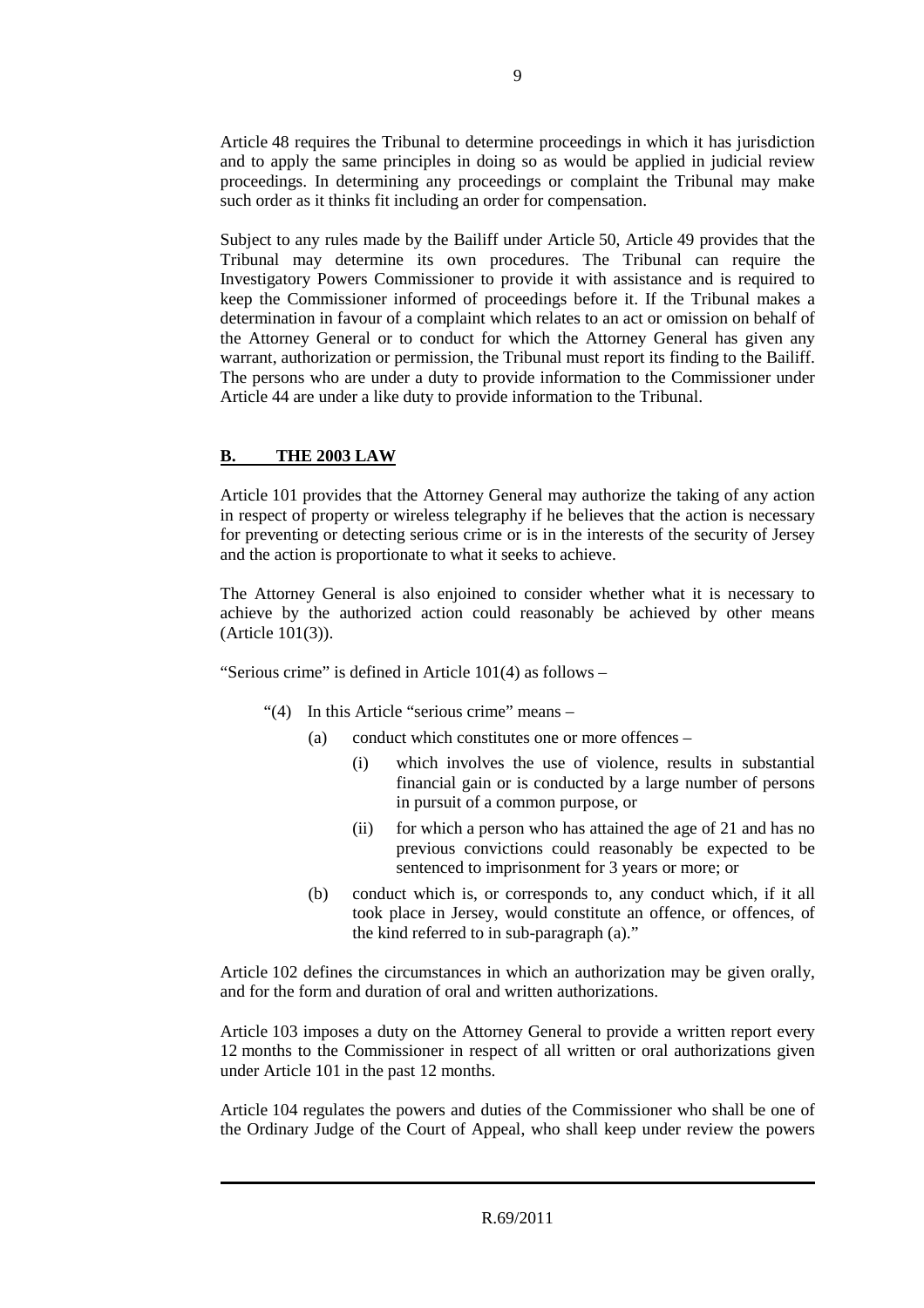exercised by the Attorney General under Articles 101–103 and who shall make a Report to the Bailiff as soon as practicable after the end of each year.

Article 104(4) requires the Bailiff to lay a copy of the Report of the Commissioner before the States. But if it appears to the Bailiff, after consultation with the Commissioner, that the publication of any matter in the Report would be prejudicial to the security of the British Islands or to the detection of crime, the Bailiff may, in accordance with Article 104(5), exclude that matter from the copy of the Report laid before the States.

# **C. MY INVESTIGATION GENERALLY**

The purpose of the 2003 Law and the 2005 Law was to place on a statutory footing a range of activities formerly undertaken by public authorities in accordance with guidelines laid down by each authority. As I have made clear, apart from the interception of postal and telecommunications, which were formerly regulated by the 1993 Law and which were incorporated with some modifications into the 2005 Law, none of the activities with which Part 2, Chapter 2 and Part 3 are concerned were the subject of any statutory codification prior to 2006. Nor were any of the activities which are now regulated by Part II of the 2003 Law.

I have received reports from Police and from Customs concerning the operation of both Laws for the period 1st January – 31st December 2010 and I have had the opportunity of discussing these reports and other matters with senior officers of these authorities and with the Attorney General.

Notwithstanding the duties imposed on the persons described in Article 44(1) of the 2005 Law, I am grateful to those who have given their time to enable me to discharge my functions under both Laws. In particular I would like to thank members of the Law Officers' Department, including the Attorney General and the Solicitor General, as well as the Secretary to the Attorney General, Miss Sally Bliault. I am grateful to Miss Katie Ridley for her help in the compilation of this Report. I also record my gratitude to the Chief Officer of Police and his Officers, and to the Agent of the Impôts and his Officers for their courtesy, co-operation and forbearance. I am satisfied that I have had access to the necessary documentation and to the relevant personnel in order properly to discharge my functions under Article 43(2).

I have been impressed by the way in which those responsible for their implementation have operated both Laws during 2010. The documentation which I have seen and the discussions which I have had with those most nearly concerned have convinced me that the quantity and quality of the information obtained as a result of the proper and effective operation of these Laws has contributed significantly to the prevention and detection of crime, particularly serious crime, within the Bailiwick during the reporting period.

# **The 2005 Law: Part 2, Chapter 1**

I am satisfied that those responsible for applying for interception warrants and those concerned in their grant or refusal, renewal or cancellation appreciate the nature of the activities being undertaken and conscientiously apply the criteria laid down by the 2005 Law and the Codes. I have, for example, seen documentation which has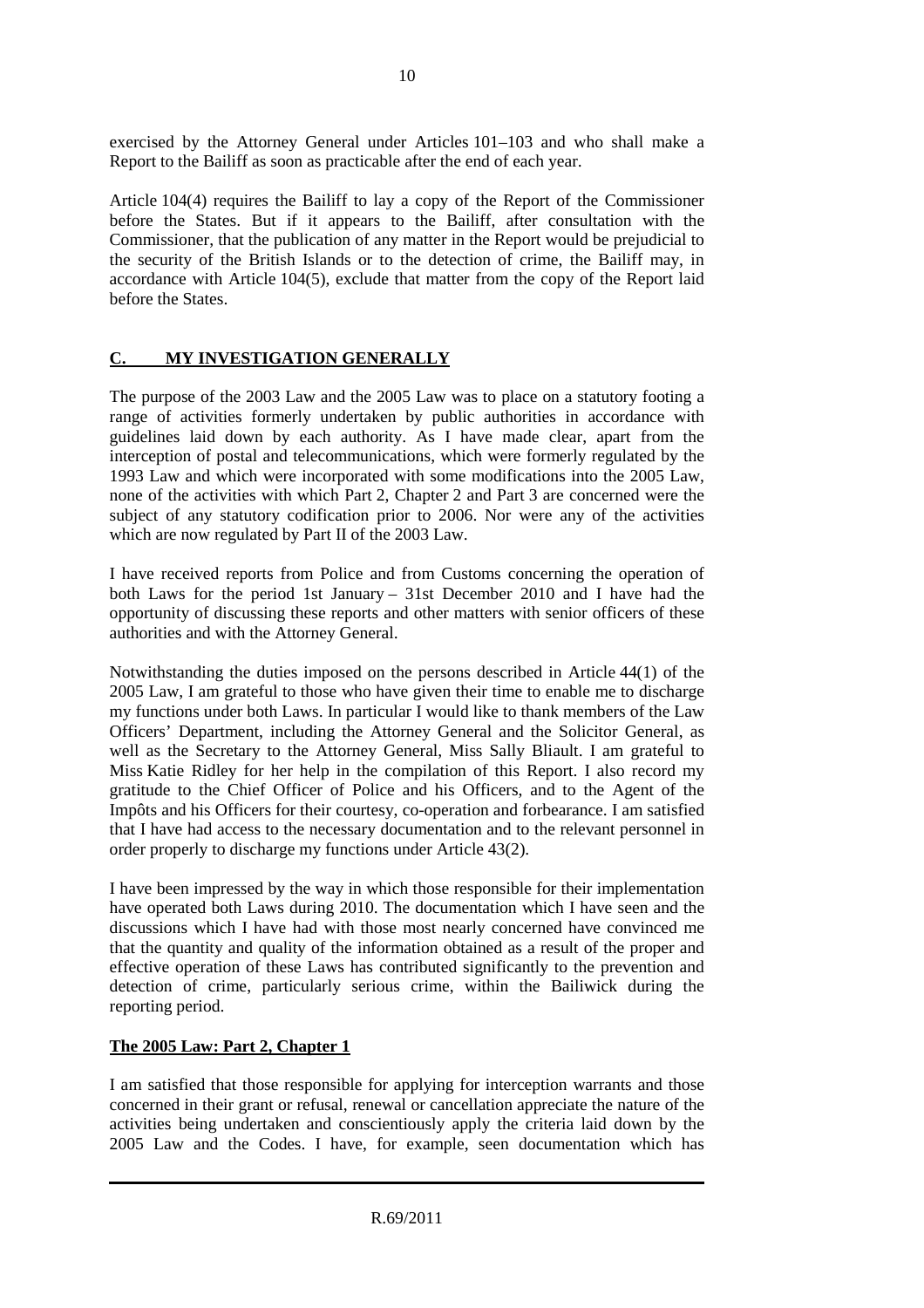demonstrated to me that the Law Officers and the Chief Officers concerned have rigorously applied the appropriate tests and have refused applications when in their view one of the tests has not been met.

I emphasize in particular applications and authorizations under this Part and Chapter of the 2005 Law. The interception of communications is a significant infringement of the rights of the individual and it is especially important that those responsible for making application for such warrants, and those responsible for granting them, appreciate the sensitive, secret and intrusive nature of interception.

I am satisfied that the safeguards described in Article 10 have been applied, and that due and proper regard has been paid to the criteria of necessity and proportionality (Articles 10(2) and (3)), as well as to the criteria whether the information sought could reasonably be obtained by other means (Article 10(4)).

I am also satisfied that appropriate consideration has been given to questions of collateral intrusion (see Schedule 2, paragraph 3.1. of the Codes) and to questions relating to "confidential information" (see Schedule 2, paragraph 3.2. and 3.8–10 of the same). My attention has not been drawn to any communication which concerned "an unusual degree of collateral intrusion", as envisaged by the provisions of Schedule 2, paragraph 4.2 of the Codes.

I am satisfied that arrangements have been in force to satisfy the requirements of Article 19. I confirm that no breach of these safeguards has been brought to my attention in accordance with Schedule 2, paragraph 5.1 of the Codes and no material has been disclosed to me which has been retained for the purpose of facilitating any of my functions as Commissioner in accordance with Article 19(4)(c).

It is particularly important in the context of this Part of the 2005 Law that there exists an effective system of vetting and supervision by senior officers of those responsible for interceptions. I am satisfied that such exist and that these have operated effectively during the period with which this report is concerned.

#### **The 2005 Law: Part 2, Chapter 2**

I have made enquiries of the way in which communications data have been acquired during the period. I am satisfied that the obligations defined in Article 26 are understood, particularly in regard to necessity (Article 26(1) and (2)) and proportionality (Article 26(5)). I am also satisfied that appropriate procedures as to the form and duration of authorizations and notices under Article 27 have been in place to ensure compliance with these obligations in conformity with Schedule 3, paragraphs 5.9–12 of the Codes.

No error in the grant of an authorization or the giving of a notice has been drawn to my attention (as envisaged by Schedule 3, paragraph 7.2 of the Codes) during the course of the year or at the time of my audit.

#### **The 2005 Law: Part 3**

Certain surveillance activity is as sensitive and intrusive as the interception of communication, and it is essential that the criteria established by Article 34 in relation to necessity and proportionality are satisfied. It is apparent to me that these criteria are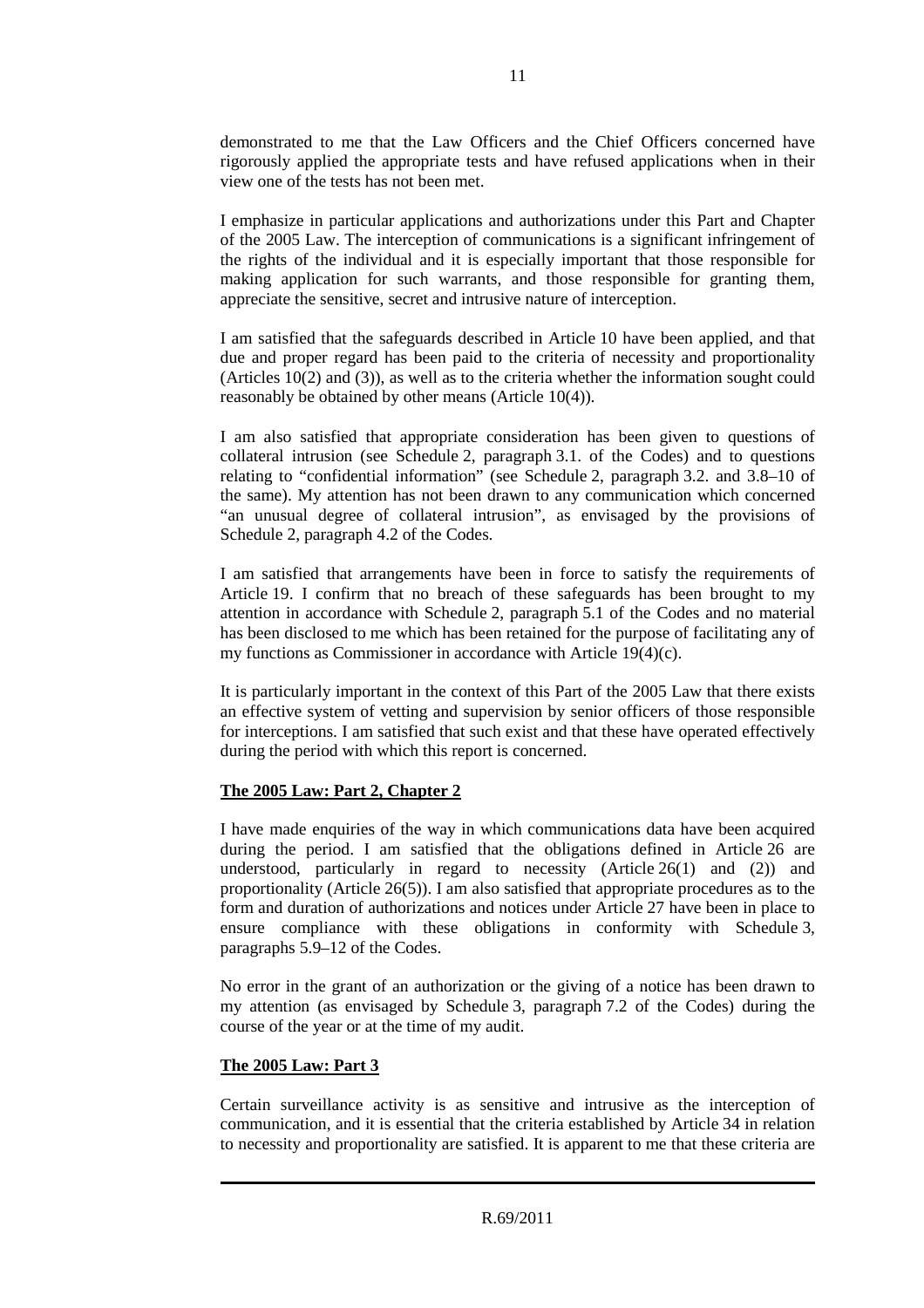understood by the relevant personnel and that appropriate safeguards exist to ensure that they are tested whenever an application is made. I am also satisfied that similar such provisions relating to the use of covert human intelligence sources under Article 35 have been followed. I have considered the arrangements which are in place to satisfy the requirements of Article 35(5) and I conclude that these arrangements meet the relevant criteria. No incident regarding a covert human intelligence source has been drawn to my attention in the terms contemplated by Schedule 5, paragraphs 3.7–10 of the Codes.

No material has been provided to me in accordance with Schedule 4, paragraphs 3.7, 3.9 or 3.10 (as defined in paragraphs 3.11–13) of the Codes, as material which I should feel obliged to inspect as part of my functions as Commissioner. I am satisfied that no incident has occurred which would engage the provisions of Schedule 4, paragraph 4.14 concerning an officer granting an application for directed surveillance in an operation in which he was involved in another capacity.

I have had the advantage of considering a report made to me by the Attorney General in respect of intrusive surveillance in accordance with his obligations under Article 39.

I have also considered documentation brought into existence under Article 40 and 41 in order to comply with the general rules for the grant, renewal and duration of authorizations under this Part of the 2005 Law. I am satisfied that the documentation which I have seen meets the criteria defined.

# **The 2003 Law: Part 11, Article 103**

I have considered a report submitted to me by the Attorney General in satisfaction of the obligations imposed on him by Article 103.

# **D. R v CURTIS WARREN AND OTHERS**

In July 2007, certain events occurred which are relevant to my function as Commissioner. In Reports since that time, I have indicated that I considered it appropriate to delay comment on that matter until all judicial proceedings had been completed. Now that the Advice of the Privy Council has been given, I must report on the matter.

On 7th October 2009, Curtis Warren, John Welsh and their associates were convicted of conspiracy to import into Jersey 180 kg of cannabis, a Class B controlled drug. The drugs had a street value in excess of £1 million. Warren, who masterminded the conspiracy, was sentenced to 13 years' imprisonment. Welsh was sentenced to 12 years' imprisonment. Others were sentenced to lesser terms.

In March 2008, there was a preparatory hearing before Sir Richard Tucker sitting as a Commissioner. The appellants applied for a stay of the proceedings on the grounds of abuse of process. The basis of the application was that crucial evidence on which the prosecution wished to rely had been obtained as a result of serious prosecutorial misconduct in that an audio device had been fixed unlawfully to a car in which Welsh had travelled in July 2007. The Commissioner heard evidence and argument over a period of 4 days and on 20th March dismissed the application. The appellants then made an application for a ruling that the evidence obtained by the use of the audio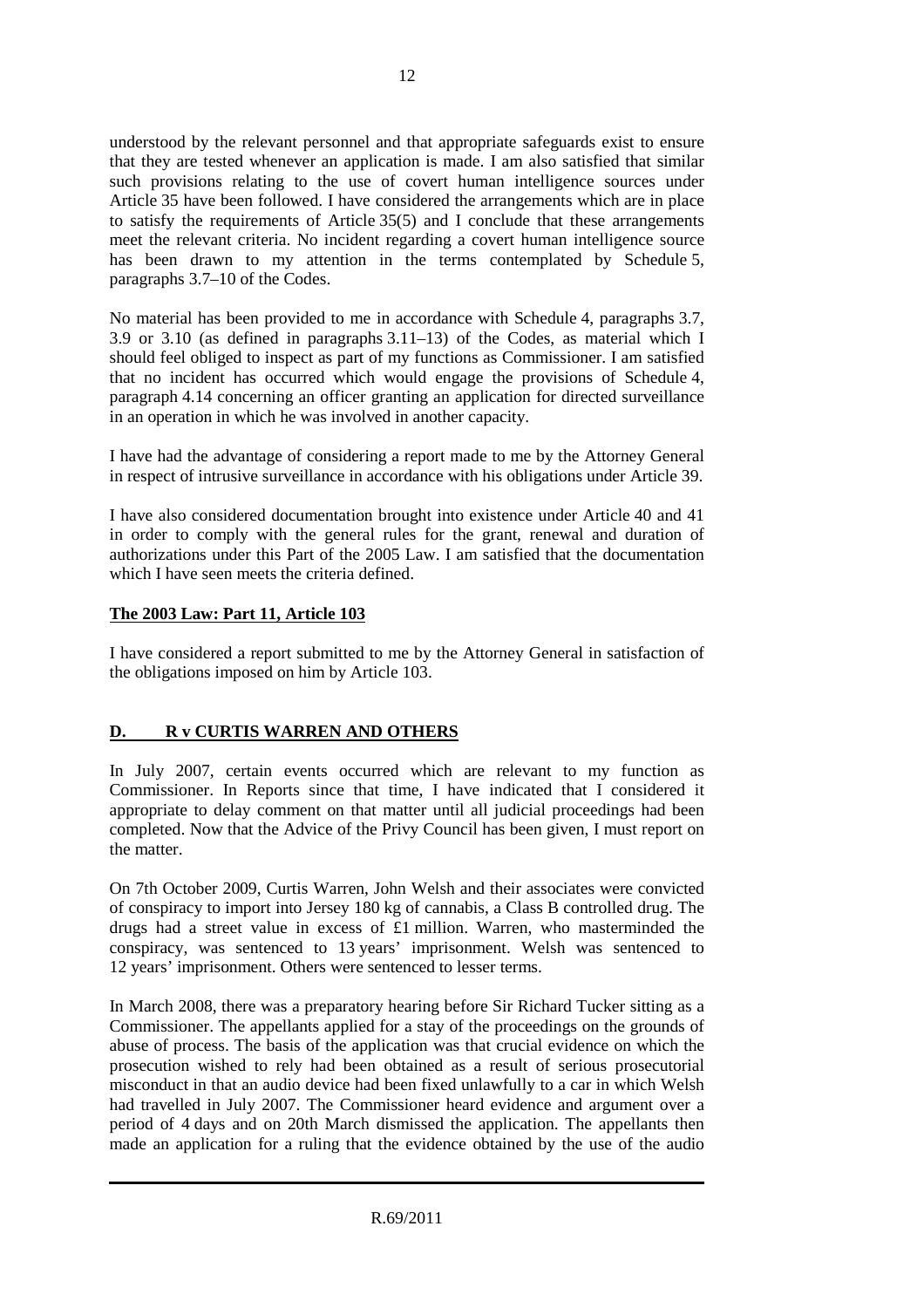device should be excluded under Article 76(1) of the 2003 Law on the grounds that the admission of the evidence would so adversely affect the fairness of the proceedings that the court ought not to admit it.

This application was heard by the Commissioner on 29th April 2008 and dismissed on the same day. The Court of Appeal heard a renewed application for leave to appeal against both decisions and dismissed both applications on 14th August 2008.

The appellants appealed to the Board of the Privy Council against the refusal of a stay. On 28th March 2011 the Board gave Advice to Her Majesty dismissing the appeal.

The facts as summarised in the leading judgment of Lord Dyson were as follows. In June or early July 2007, the States of Jersey Police received intelligence that Warren and his associates were planning to import a large quantity of drugs into Jersey. They believed that Welsh was intending to collect the consignment in Amsterdam and take it to a port in Normandy from where it would be shipped to Jersey. The original plan was for Welsh to take his own Jersey-registered car to St. Malo and to drive from there to Amsterdam.

The police wished to deploy 2 surveillance devices in the car, a tracking device which would enable them to follow its progress, and an audio recording device which would enable them to listen to and record conversations of any occupants in the car. They knew that they would need the authority of the Attorney General to install and use these devices in the car both in Jersey and abroad in accordance with Article 33 of the 2005 Law. They also knew that they would need the consent of the French, Belgian and Dutch authorities.

By 3rd July 2007, the police had obtained authority from the then Attorney General under Article 33 to install a tracking and audio device in Welsh's car. On 11th July 2007, the police obtained information that Welsh was planning to undertake the journey and intended to leave Jersey imminently. On the same day, D.I. Pashley and D.S. Beghin arranged to meet Crown Advocate Jowitt at the Law Officers' Department. The purpose of the meeting was to arrange for the immediate transmission of letters of request to France, Belgium and The Netherlands. The officers asked the Crown Advocate whether evidence of conversations recorded by means of an audio device would be admissible in a Jersey court if consent for the device had not been obtained from the relevant foreign authorities. He replied that he could not advise the officers to record conversations without the consent of the foreign authorities, but that if they did so and valuable evidence was obtained, it was unlikely that a Jersey court would exclude the evidence solely because it had been obtained unlawfully. He said that ultimately it was an operational decision for the police to make, and that "if it was me I'd go ahead and do it, but don't quote me on that".

Following this meeting, D.I. Pashley decided in view of the urgency that, if consent was not forthcoming from the foreign authorities, the police would install and use an audio device in Welsh's car in any event. The intelligence available to the police at that time suggested that Welsh was intending to leave Jersey on 13th or 14th July.

On 12th July, letters of request signed by the Attorney General were sent to the relevant authorities seeking permission from a judge for the installation and use of tracking and audio devices whilst the vehicle was being driven through France, Belgium and The Netherlands. The French response was to grant permission for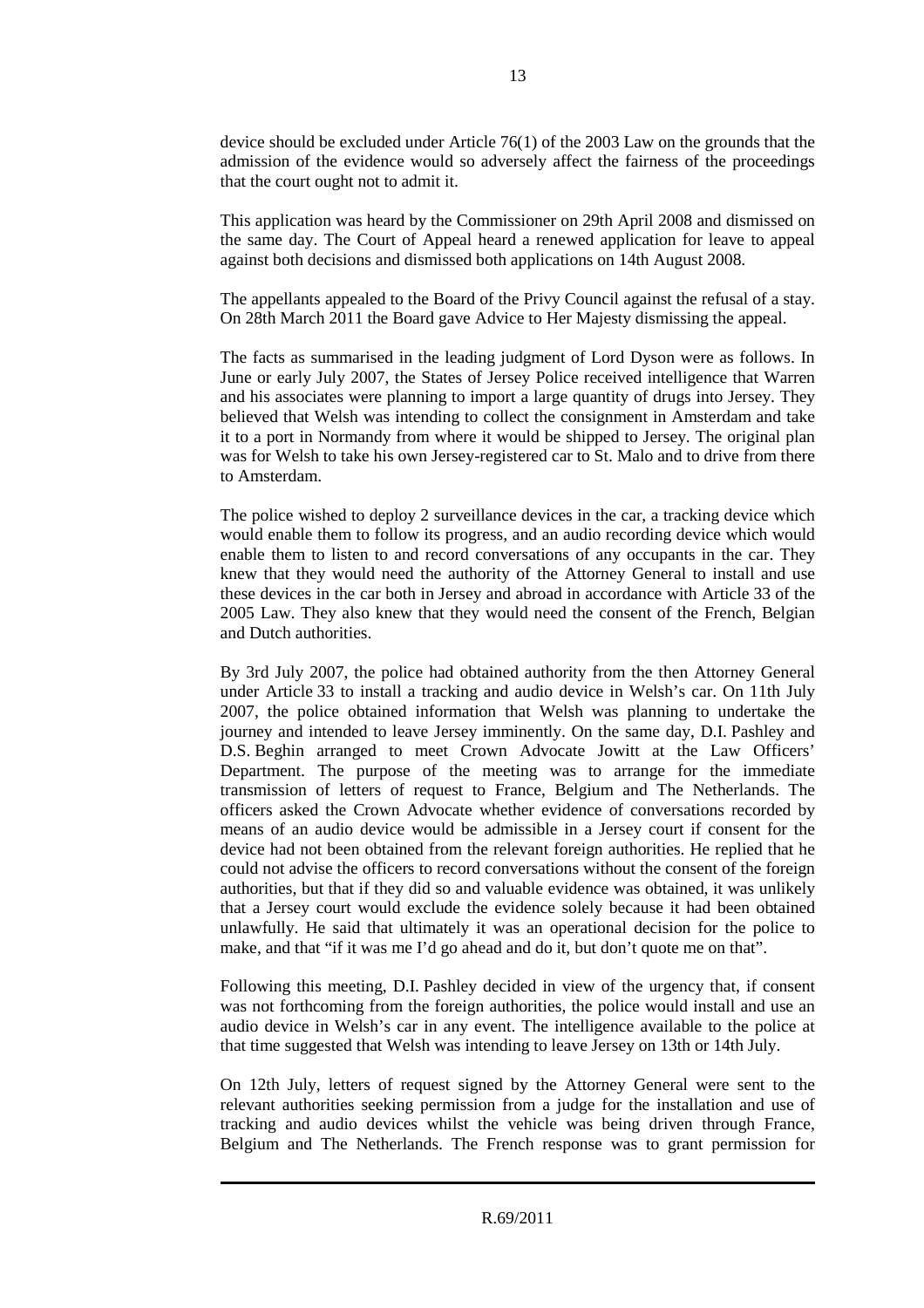tracking but not for audio monitoring. The Dutch response, when clarified, was also to refuse permission for audio monitoring. The Belgian response was that they would be happy to assist if a guarantee of reciprocity were to be given. Such a guarantee was given by the Jersey authorities on 12th July, but it is not clear what happened thereafter. On 13th July a further letter of request was sent to the French authorities. It was in terms that were similar to the earlier letter, except that it omitted the reference to an audio device.

During the morning of 18th July, the investigating officers became aware that Welsh had changed his plan and now intended to travel to France as a foot-passenger aboard a ferry and then hire a car in St. Malo for the drive to Amsterdam. So far as the police were concerned, this change was sudden and unexpected. It called for urgent action. D.I. Pashley, D.S. Beghin, D.C.I. Minty (who was in charge of the C.I.D.) and D.I. Megaw met Crown Advocate Jowitt. The witnesses differed in their evidence to the Commissioner about this meeting, and in particular as to what Crown Advocate Jowitt was told and what he said.

The officers then decided to request assistance from the French police in deploying a tracking device in the hire car which they believed Welsh would use. They decided not to raise the issue of the audio device because, as D.S. Beghin said in evidence to the Commissioner: "I was aware that they hadn't given us authority so there didn't seem any point in mentioning it". No doubt mindful of the advice of Crown Advocate Jowitt, D.I. Pashley recorded in the investigation policy book: "any audio product obtained within Europe will be subjected to decision on admissibility via judicial proceedings in any subsequent prosecution".

The police officers were given permission by the French authorities to deal directly with the car hire firm. D.S. Beghin then gave instructions to 2 junior officers, D.C. Courtness and P.C. Hart, to go to France and install both the tracking and audio devices in the car. He instructed P.C. Hart (who was to act as interpreter) that if the French police officers asked what the second device was, she was to tell him that it was a "back-up" for the tracking device.

The 2 officers travelled to St. Malo during the evening of 18th July. At about 10.00 p.m., D.C. Courtness fitted the 2 devices in the presence of P.C. Hart and 2 French officers. As instructed, P.C. Hart told the French officers that the second device was a "back-up" for the first.

Early in the morning of 19th July, Welsh travelled to St. Malo by ferry, collected the hire car and began his journey to Amsterdam.

At 07.44 hrs on 19th July, D.C.I. Minty e-mailed Graham Power, then Chief Officer of Police, saying that they had now wired the hire car for tracking and audio "pursuant to the original [Commission Rogatoire] and a police to police request to assist. French Gendarmes have their own judicial authority, and we have the full consent and co-operation of the owners of the car (Alamo rent a car). We took legal advice from the Crown yesterday and we/they are content with this."

In the early evening of 19th July, the investigating officers became aware that a small boat called "Skiptide" might be used by some of the appellants to transport some of the drugs back to Jersey. D.I. Pashley spoke to the Attorney General and obtained his authority to install a tracker device and an audio device on the boat for 72 hours. The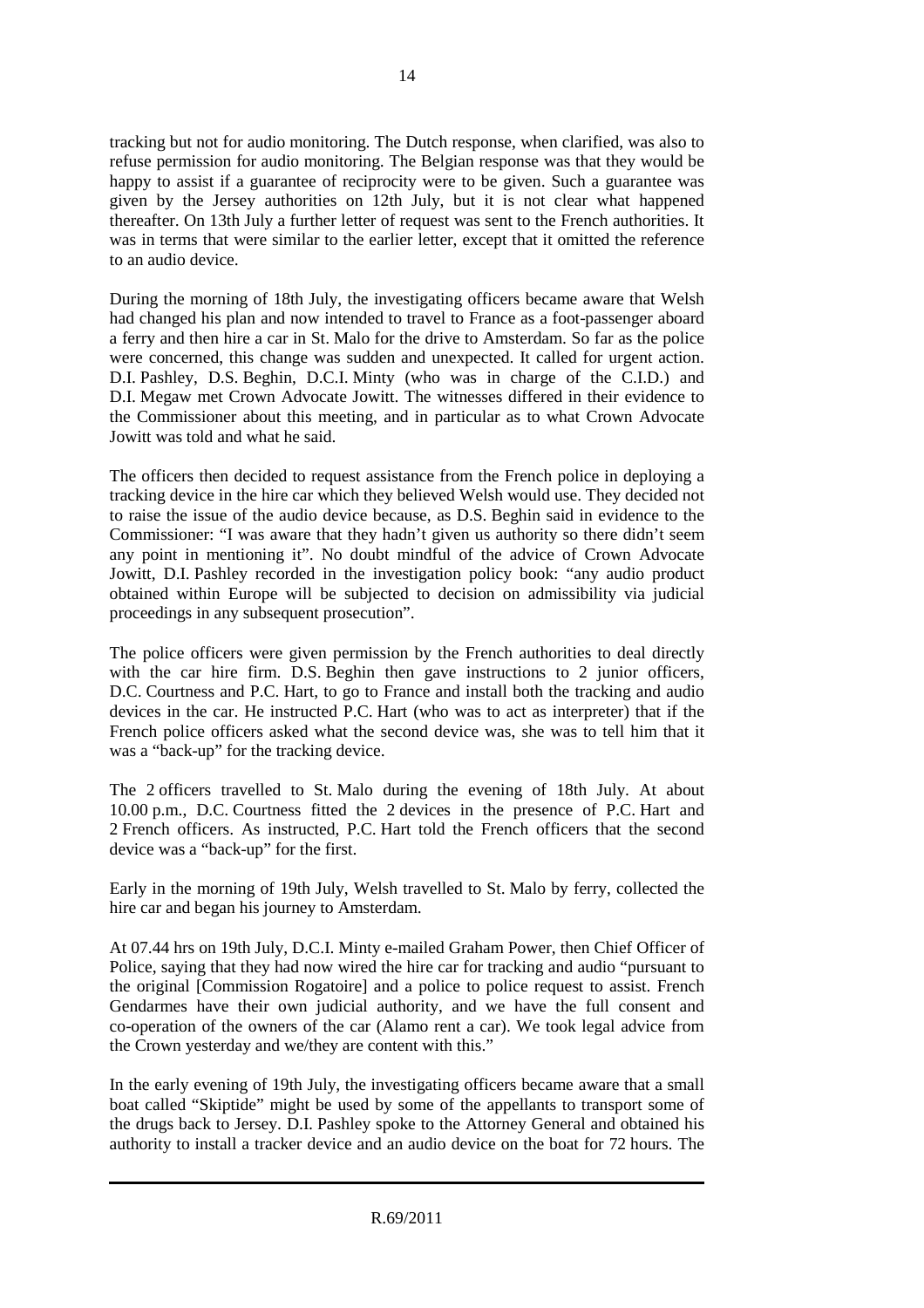Attorney General made it clear that, if the French authorities were not prepared to agree to the audio device, it would have to be switched off when the boat entered French waters. D.I. Pashley did not tell the Attorney General that the hire car was being the subject of audio surveillance without the permission of the French authorities.

Late in the evening of 19th July and into the morning of 20th July, the audio device recorded conversations between Welsh and co-conspirator Mohamed Liazid whilst the car was being driven in the Amsterdam area. It was the prosecution case at trial that this provided compelling evidence of arrangements for the planned importation of cannabis from The Netherlands to Jersey.

On 20th July, an internal police document entitled "Review of Property Interference and Intrusive Surveillance" was prepared on behalf of the Chief Officer of Police in respect of the deployment of the tracking and audio devices. The document gave the impression that the French authorities had consented to the installation and use of an audio device in the hire car in France. In the review document, Chief Officer Power wrote that he had been told that "the intrusive action was taken in France by the French Police under the appropriate authority under French Law".

On 7th September 2007, having been told of the disobedience to his instructions, the Attorney General wrote to the Dutch authorities to telling them that it had only just been brought to his attention that the audio device had been used, notwithstanding that he had directed the Jersey police that it should be switched off when the suspect entered a jurisdiction which had refused permission for its use. He wrote that he was conscious that the police had obtained evidence "contrary to the instructions of the competent Dutch Authorities and contrary also to my direction" and he apologised. In a letter dated 7th January 2008, the Head of the Office of International Legal Assistance in Criminal Matters for the Minister of Justice explained that, if the Dutch national prosecutor had had sufficient time to make an application to examining magistrates, authorization would have been given.

Having referred to the fact that on 18th July the French authorities were misled as to the true nature of the operation and that P.C. Hart had been instructed, if necessary, to lie to the French police, the Commissioner said: "This was of course most reprehensible conduct which was unlawful, and to say the least most regrettable. The Court wishes to express its disapproval of what took place.".

He then considered the role of Crown Advocate Jowitt and said that he found him to be an honest witness who was a man of integrity. Referring to the advice that he had given on 11th July, he said: "I have no doubt that his advice was honest and well intentioned and I acquit Crown Advocate Jowitt of any impropriety or criminality or of acting recklessly or in disregard of the law." He agreed with the defence suggestion that the Chief Officer of Police and the Attorney General were people of integrity, and referred to the detailed submissions made on behalf of the defence that they had been misled by the police, which suggested that neither of them was being accused of complicity in any unlawfulness. The Commissioner reviewed the evidence of Superintendent Du Val, D.C.I. Minty and Howard Sharp from the Law Officers' Department, but made no findings about them.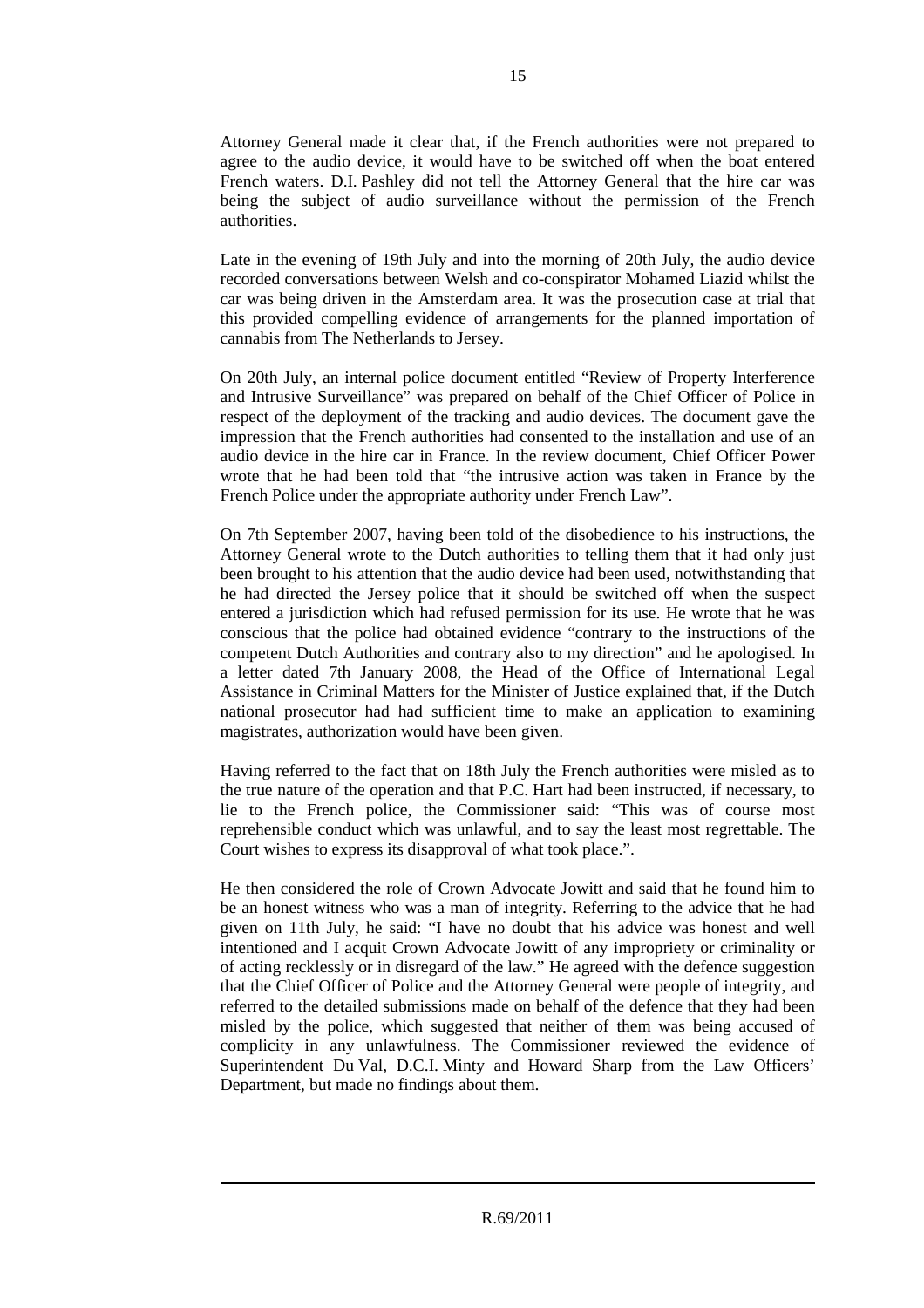In the Privy Council Lord Dyson concluded:

"The police were unquestionably guilty of grave prosecutorial misconduct in this case. They acted in the knowledge that the Attorney General and the Chief of Jersey Police had not given authority to install the audio device without the consent of the relevant foreign authorities and would not do so; and that the foreign authorities had refused their consent. To some extent, they no doubt felt encouraged to take the approach that they took by the unwise advice given by Crown Advocate Jowitt on 11 July. But nothing can detract from the seriousness of the misconduct. The Commissioner was right to characterise it as "most reprehensible". It is a matter of concern to the Board that in his witness statement of 21 January 2008, D.C.I. Minty said: "Given identical circumstances again I believe that we would respond in the same way". It is to be hoped that, having read the strictures of the Commissioner as well as those of the Board, he no longer adheres to this view."

In justification of the refusal by the Commissioner to order a stay, Lord Dyson continued:

"First, the offence with which the appellants were charged was very serious. Secondly, the ringleader Mr. Warren, was a professional drug dealer of the first order. He had committed the index offence only a few weeks after his release from prison following a 13 year sentence. He had previously been sentenced in The Netherlands to sentences totalling 16 years' imprisonment for leading an organised group concerned in 1996 in the importation of large amounts of cocaine and the manslaughter of a fellow inmate thereafter.

Thirdly, to some extent the unwise advice of Crown Advocate Jowitt mitigated the gravity of the misconduct of the police. The officers must have felt encouraged and heartened by that advice.

Fourthly, there was no attempt to mislead the Jersey court. It was always understood by the police that the circumstances in which the evidence was obtained would be revealed to the appellants and that the court would be required to decide whether to refuse to admit the evidence under article 76(1) of the 2003 Law. The police knew that the court would decide whether to refuse to admit the evidence on the grounds that "having regard to all the circumstances, *including the circumstances in which the evidence was obtained*, the admission of the evidence would so adversely affect the fairness of the proceedings that the court ought not to admit it" (emphasis added). The court would be the arbiter on the fairness of admitting the fruits of the misconduct.

Fifthly, there was real urgency in this case. It was only on 11 July that the police obtained information that Mr. Welsh intended to drive through France, Belgium and The Netherlands and that he intended to leave Jersey on 13 or 14 July. The French and Dutch authorities communicated their refusal of consent on 12 July. But as became clear from the letter of 7 January 2008 (from the Dutch Ministry of Justice to the Attorney General), if there had been sufficient time, it would have been possible to obtain authorization from the examining magistrates to install and use an audio device in The Netherlands. It was only early on 18 July that the police discovered that Mr. Welsh was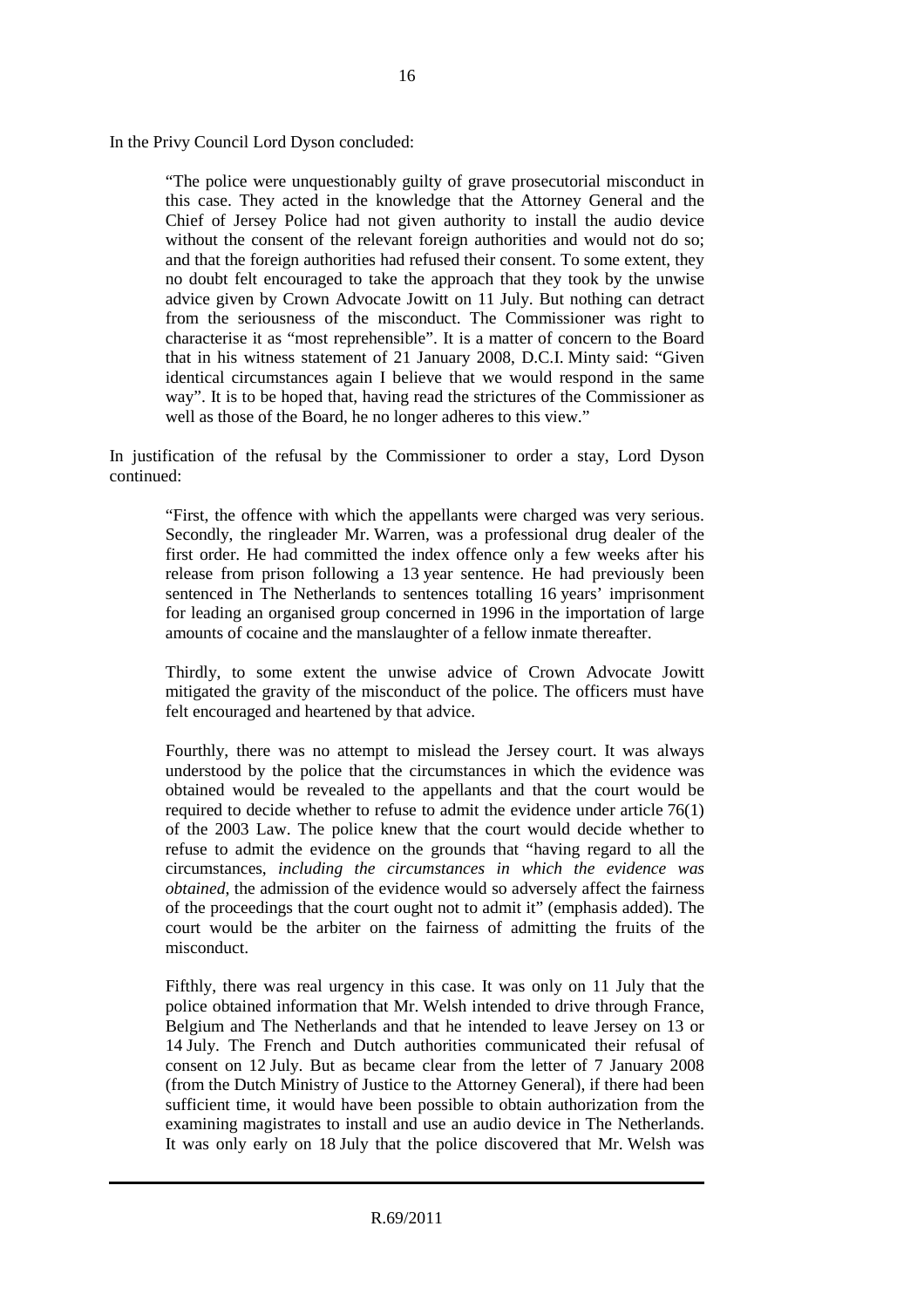intending now to hire a car and drive to Amsterdam the following day. There was no time to make any further requests or applications. This was a fast moving situation. The Jersey police were understandably anxious to secure the evidence as to the nature of the drugs. They were dealing with experienced and sophisticated criminals, who could be expected to second guess the police tactics. It was in these circumstances that the police cut corners and acted unlawfully."

Lord Hope in his judgment said:

"I wish to add just a few words of my own to Lord Dyson's judgment, with which I am in full agreement. ... it must be stressed that the States of Jersey Police cannot be allowed to escape censure for the illegality that they resorted to in this case on the view that it was just an operational decision for the police. The line between effective policing and illegal conduct may be a fine one, and in some cases it may be necessary for the police to work very close to the margin that divides what is legitimate from what is illegitimate. But in this case the officers concerned knew perfectly well that they did not have the necessary authority for the use in France, Holland or Belgium of the audio device in the car that was to be provided to Welsh by the French hire company. So they tricked the French police into thinking that the only device that they were installing was a tracking device. The junior officers who went to France were told that by their superiors that if any questions were asked by the French police they were to lie to them. The margin between what was legitimate and what was illegitimate was well known, and it was crossed deliberately in defiance of the laws of the foreign states.

There seems to be no doubt that this attitude was encouraged by Crown Advocate Jowitt's unwise advice to Detective Inspector Pashley that no court on the Island would be likely to exclude the evidence but that it was an operational decision for him to take. But the range of operational decisions that the police may take does not include deliberate law-breaking, either at home or abroad. The police cannot take the law into their own hands. If conduct of that kind were to be permitted it would undermine the rule of law itself. That is why any abuse of state, or police, power must always be taken very seriously. It may lead the court to conclude that, however strong the evidence may appear to be against him, the defendant cannot have a fair trial or that, even if he can, it would be an affront to the public conscience to allow the proceedings to continue."

Lord Roger added:

"I agree that, for the reasons given by Lord Dyson, the appeal should be dismissed. Given the size of Jersey, its geographical position near France and its close contacts with the United Kingdom, investigations frequently have to be carried on, in part at least, outside the Bailiwick. Therefore the States police often have to co-operate – as in this case – with other police forces which are subject to different laws. Especially when time is short, it may be difficult to obtain all the necessary authorizations to pursue an effective investigation. As this case shows all too clearly, in such circumstances the States police may be tempted to cut corners and to proceed in defiance of the requirements of the relevant foreign legal systems. Not only is such conduct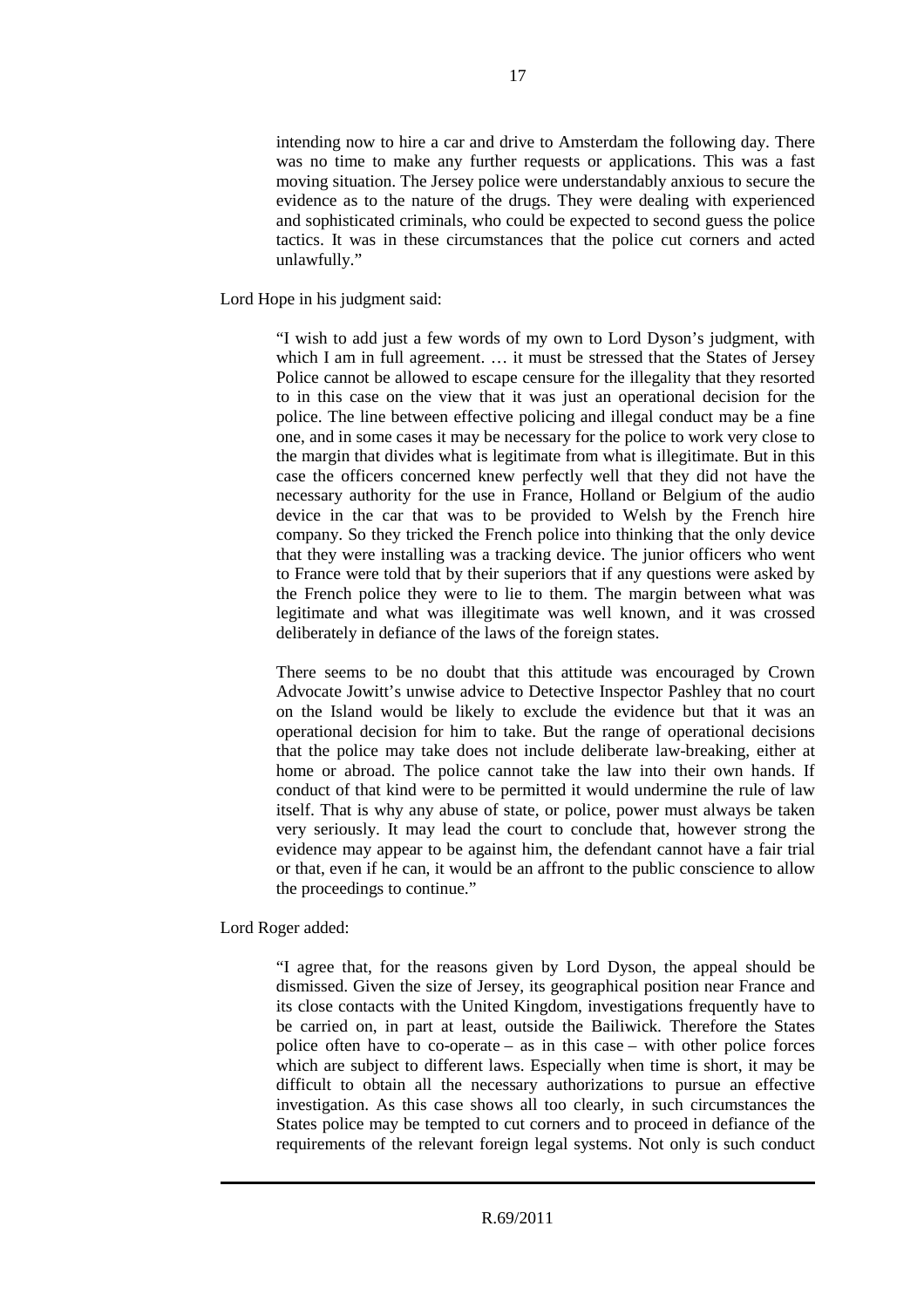utterly wrong in principle, but in the long run it is liable to damage relations with other police forces and law enforcement agencies and to make them less willing to co-operate with the Jersey police.

It is therefore imperative that the States police do not take the outcome of this appeal as any kind of signal that they can repeat this kind of conduct with impunity and, more especially, without running the risk of any subsequent criminal proceedings being stayed as an abuse of the process of the court. On the contrary, the fact that the Board has warned the States police not to repeat such conduct would be a factor to be taken into account when the Commissioner had to decide whether some future proceedings should be stayed in comparable circumstances."

Lord Kerr said:

"In agreeing, as I do, with the disposal of this appeal that Lord Dyson has proposed, I too wish to make unequivocally clear my condemnation of the behaviour of the police officers who perpetrated the deceptions which have been so graphically described in Lord Dyson's judgment and in the judgments of the courts in Jersey. The decision of the Board in this appeal should not be seen – nor should it be represented – as the condoning or overlooking of such behaviour.

In a statement made on 21 January 2008 Detective Chief Inspector Minty said that "given identical circumstances again I believe that we would respond in the same way". Lord Dyson has expressed the hope that, given the strictures of the Commissioner and the Board, the detective chief inspector will no longer adhere to this view. I would go further. Such a view is not in any circumstances tenable. It is entirely incompatible with the proper discharge of the duties of a police officer. It has now been found that the police in Jersey deceived not only foreign authorities but also their own Chief of Police and the Attorney General. The repetition of such behaviour should not be countenanced."

These criticisms can have come as no surprise to anyone familiar with the facts I have related above. They are echoes of criticisms privately made by the Attorney General of the day in September 2007, by me in my capacity as Commissioner the following year, by Sir Richard Tucker, more publicly, at the time of the applications for a stay and under Article 76(1) of the 2003 Law in 2008 and subsequently by the Court of Appeal in their dismissal of the interlocutory appeals the same year.

I can add little to the language used by the Law Lords in the judgments which I have cited above. However, it is important to stress 2 matters: first, as Lord Dyson observed, the police placed the audio device in the hire car on foot of a discussion with a Crown Advocate which can only have caused them to believe that the illegality of their act would not necessarily prevent the introduction into evidence of any relevant conversations recorded by the device; and second, that the act was one which would not remain secret because the events leading up to the attachment of the device, including of course the fact that none of the countries through which the car would pass had consented to its attachment, would have to be revealed in Court.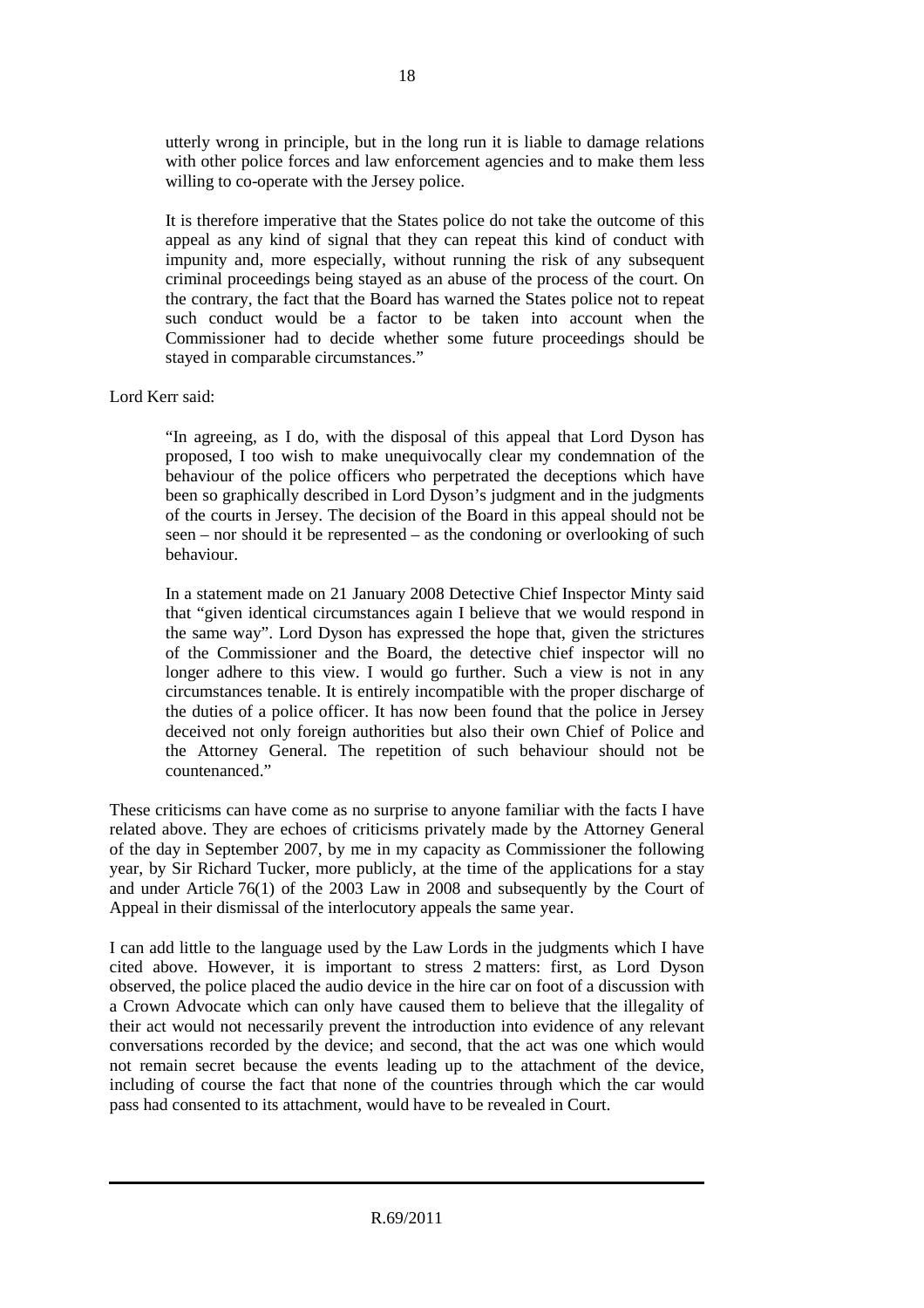I add one other consideration. These events took place in July 2007. The delay in implementing the 2005 Law meant that the Law had only been in operation for 7 months, and the police had had only limited opportunity to familiarise themselves with the checks and balances of its operation; nor had they had an opportunity to consider any Report from me, as Commissioner, concerning their actions in their use of the investigative tools regulated by the Law. The extent to which these factors mitigate the conduct of the police in this matter depends on a view of their conduct, which will vary in degree of censure according to the necessarily subjective view of anyone concerned to judge their conduct.

What matters more, and concerns me as Commissioner, is firstly that appropriate lessons have been learnt and secondly that nothing of such a kind is permitted to recur.

In the light of the decision of the Privy Council, I convened a meeting with the Attorney General and the relevant police officers and I have also met the new Chief Officer of Police. I have been given assurances that the police will not in future deliberately disregard the regulations implicit in either the 2003 or 2005 Laws. I have discussed the mechanisms which have been in place since the illegality first came to light to prevent such recurrence and I am satisfied that they have been operated satisfactorily since then. The Law Officers have also made it clear that should there be a repetition of a deliberate act done in contravention of either Law, it is almost inconceivable that they would seek to introduce into evidence the products of such illegality at any subsequent trial.

I must refer finally to D.C.I. Minty's remark in his witness statement made in contemplation of the hearing of the application for a stay of proceedings on the grounds of abuse of process quoted above. Those responsible for the implementation of the Laws considered at the time, and have considered since, that the remark was made more in the context of an attempt to defend past conduct rather than as a reflection of how he would in reality behave in the future, and that the sentence was written because he feared that any recognition of regret for what had been done might jeopardise the chance of admissibility of the evidence. Whatever D.C.I. Minty's motive, I am satisfied that the remark does not correspond with the current attitude and approach of those responsible for the operation of the powers under the 2003 and 2005 Laws.

# **E. THE CONFIDENTIAL APPENDIX**

In accordance with Article 44(7) of the 2005 Law, the Bailiff may exclude from publication any matter contained in the Commissioner's Report if he considers, having consulted the Commissioner, that the publication of such matter would be contrary to the public interest or prejudicial to any of the considerations mentioned in Article 44(7).

I am satisfied that there are matters which I need to communicate to the Bailiff in the proper discharge of my functions under the 2005 Law, the publication of which would be both contrary to the public interest and which would be prejudicial in respect of one or more of the ways defined in Article 44(7) and, in particular, the prevention or detection of serious crime  $(A$ rticle  $44(7)(b)$  and the continued discharge of the functions of certain public authorities (Article 44(7)(d)).